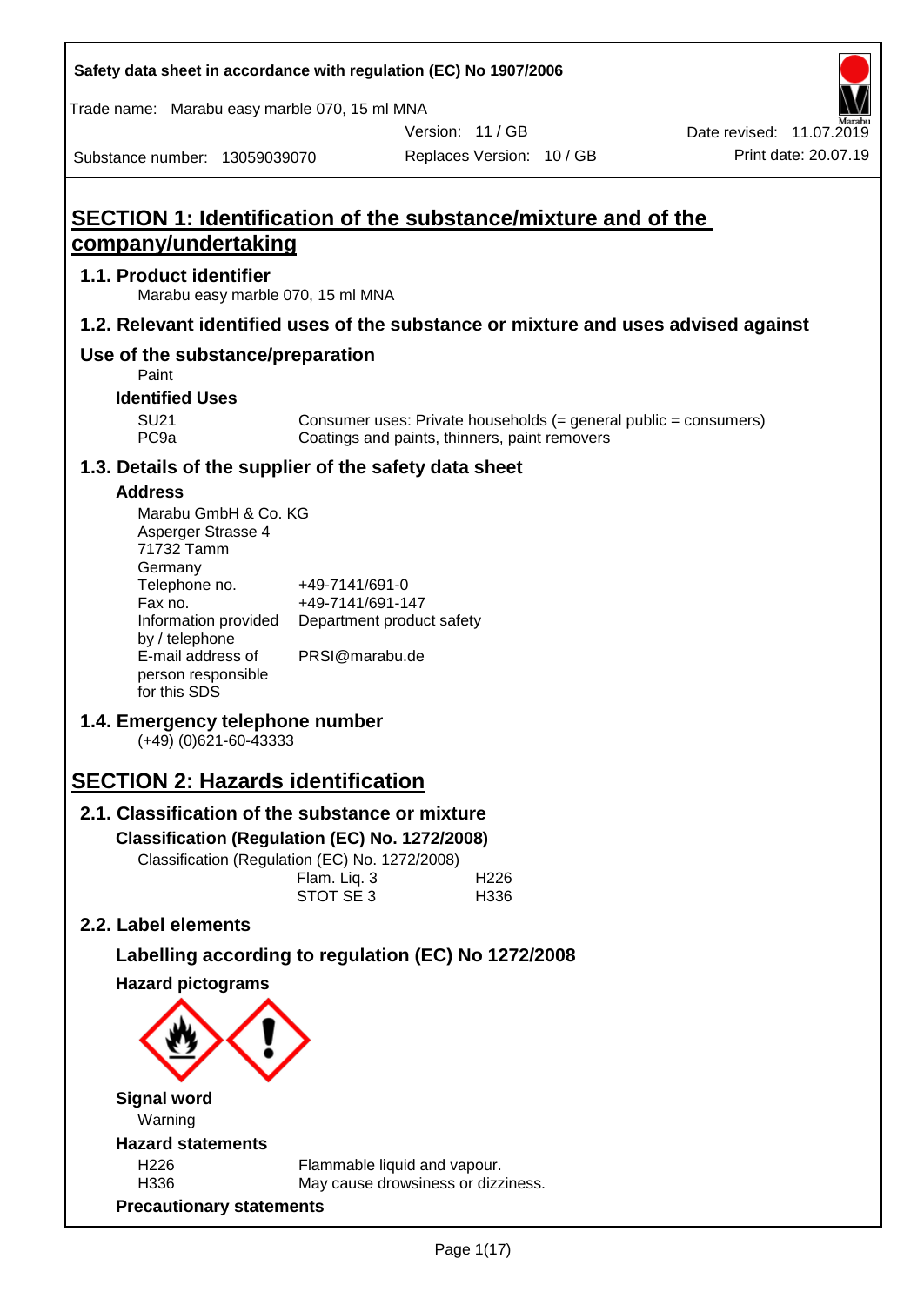| Safety data sheet in accordance with regulation (EC) No 1907/2006               |                                                               |                           |    |                                                                                 |
|---------------------------------------------------------------------------------|---------------------------------------------------------------|---------------------------|----|---------------------------------------------------------------------------------|
| Trade name: Marabu easy marble 070, 15 ml MNA                                   |                                                               |                           |    |                                                                                 |
|                                                                                 |                                                               | Version: 11 / GB          |    | Date revised: 11.07.2019                                                        |
| Substance number: 13059039070                                                   |                                                               | Replaces Version: 10 / GB |    | Print date: 20.07.19                                                            |
| P <sub>101</sub>                                                                |                                                               |                           |    | If medical advice is needed, have product container or label at hand.           |
| P <sub>102</sub>                                                                | Keep out of reach of children.                                |                           |    |                                                                                 |
| P210                                                                            | sources. No smoking.                                          |                           |    | Keep away from heat, hot surfaces, sparks, open flames and other ignition       |
| P271                                                                            | Use only outdoors or in a well-ventilated area.               |                           |    |                                                                                 |
| P405                                                                            | Store locked up.                                              |                           |    |                                                                                 |
| P501.9                                                                          | Dispose of contents/container as problematic waste.           |                           |    |                                                                                 |
|                                                                                 |                                                               |                           |    | Hazardous component(s) to be indicated on label (Regulation (EC) No. 1272/2008) |
| contains                                                                        | 2% aromatics; 2-Methoxy-1-methylethyl acetate                 |                           |    | 1-Methoxy-2-propanol; Hydrocarbons, C9-C11, n-alkanes, isoalkanes, cyclics, <   |
| 2.3. Other hazards                                                              |                                                               |                           |    |                                                                                 |
| No special hazards have to be mentioned.                                        |                                                               |                           |    |                                                                                 |
|                                                                                 |                                                               |                           |    |                                                                                 |
| <b>SECTION 3: Composition/information on ingredients</b>                        |                                                               |                           |    |                                                                                 |
| 3.2. Mixtures                                                                   |                                                               |                           |    |                                                                                 |
| <b>Chemical characterization</b>                                                |                                                               |                           |    |                                                                                 |
|                                                                                 | Paint based on alkyd resins and on solvents                   |                           |    |                                                                                 |
| <b>Hazardous ingredients</b>                                                    |                                                               |                           |    |                                                                                 |
| 1-Methoxy-2-propanol                                                            |                                                               |                           |    |                                                                                 |
| CAS No.                                                                         | 107-98-2                                                      |                           |    |                                                                                 |
| EINECS no.                                                                      | 203-539-1                                                     |                           |    |                                                                                 |
| Registration no.                                                                | 01-2119457435-35                                              |                           |    |                                                                                 |
| Concentration                                                                   | 25<br>$>=$                                                    | $\prec$                   | 50 | $\%$                                                                            |
|                                                                                 | Classification (Regulation (EC) No. 1272/2008)                |                           |    |                                                                                 |
|                                                                                 | STOT SE 3                                                     | H336                      |    |                                                                                 |
|                                                                                 | Flam. Liq. 3                                                  | H <sub>226</sub>          |    |                                                                                 |
| 2-Methoxy-1-methylethyl acetate                                                 |                                                               |                           |    |                                                                                 |
| CAS No.                                                                         | 108-65-6                                                      |                           |    |                                                                                 |
| EINECS no.                                                                      | 203-603-9                                                     |                           |    |                                                                                 |
| Registration no.<br>Concentration                                               | 01-2119475791-29                                              |                           | 20 | %                                                                               |
|                                                                                 | 10<br>$>=$                                                    | $\overline{\phantom{a}}$  |    |                                                                                 |
|                                                                                 | Classification (Regulation (EC) No. 1272/2008)                |                           |    |                                                                                 |
|                                                                                 | Flam. Liq. 3                                                  | H <sub>226</sub>          |    |                                                                                 |
|                                                                                 | STOT SE 3                                                     | H336                      |    |                                                                                 |
|                                                                                 |                                                               |                           |    |                                                                                 |
| Hydrocarbons, C9-C11, n-alkanes, isoalkanes, cyclics, < 2% aromatics<br>CAS No. | 64742-48-9                                                    |                           |    |                                                                                 |
| EINECS no.                                                                      | 265-150-3                                                     |                           |    |                                                                                 |
| Registration no.                                                                | 01-2119463258-33 (LIST NUMBER 919-857-5)                      |                           |    |                                                                                 |
| Concentration                                                                   | 10<br>$>=$                                                    | $\,<\,$                   | 20 | %                                                                               |
|                                                                                 |                                                               |                           |    |                                                                                 |
|                                                                                 | Classification (Regulation (EC) No. 1272/2008)<br>Asp. Tox. 1 | H304                      |    |                                                                                 |
|                                                                                 | Flam. Liq. 3                                                  | H <sub>226</sub>          |    |                                                                                 |
|                                                                                 | STOT SE 3                                                     | H336                      |    |                                                                                 |
|                                                                                 |                                                               | <b>EUH066</b>             |    |                                                                                 |
|                                                                                 |                                                               |                           |    |                                                                                 |
| 2-Butoxyethyl acetate                                                           |                                                               |                           |    |                                                                                 |
| CAS No.                                                                         | 112-07-2                                                      |                           |    |                                                                                 |
| EINECS no.                                                                      | 203-933-3                                                     |                           |    |                                                                                 |

ī

Г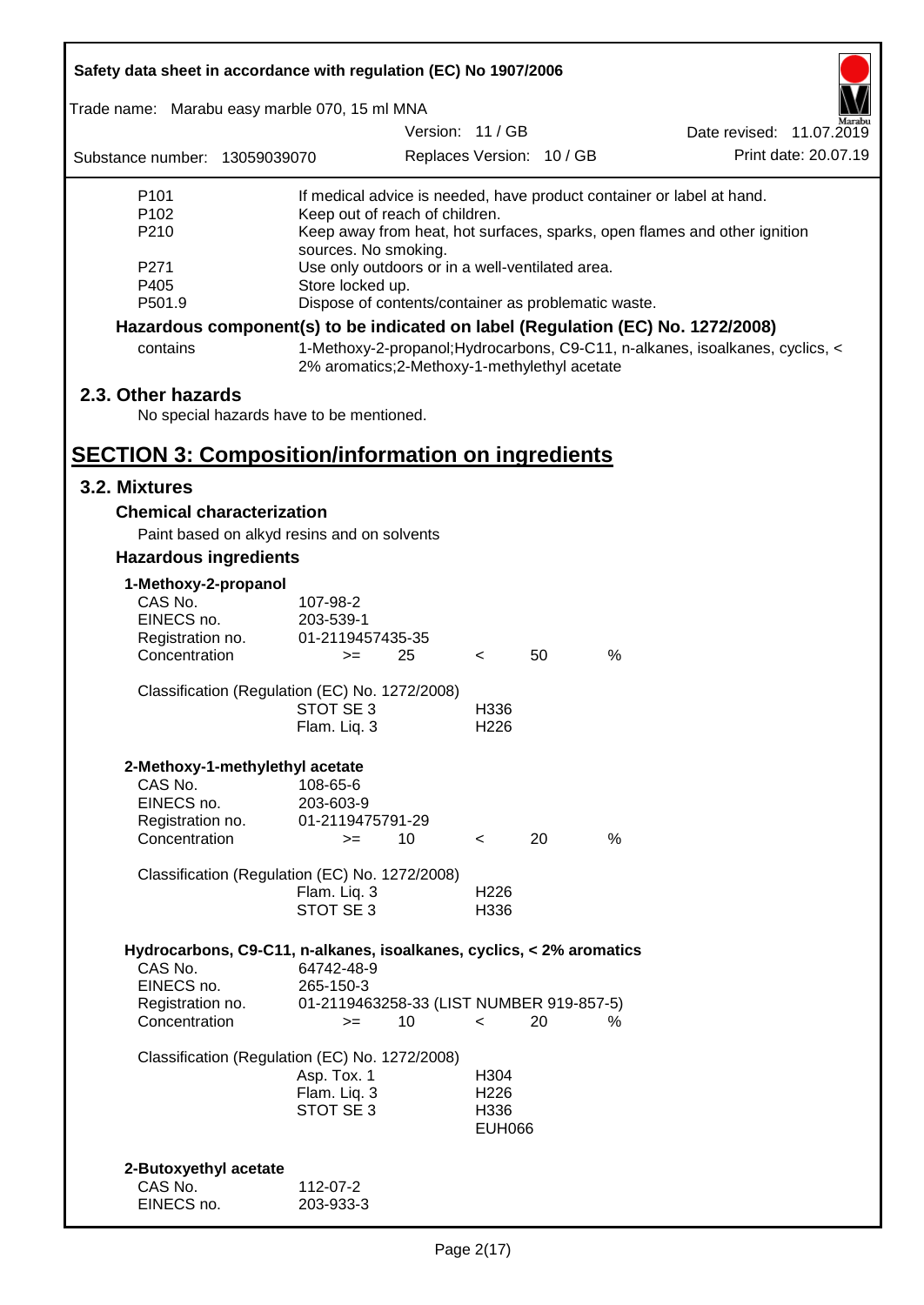| Safety data sheet in accordance with regulation (EC) No 1907/2006<br>Trade name: Marabu easy marble 070, 15 ml MNA |                                                                      | Version: 11 / GB |                                                          |                           |               | Date revised: 11.07.2019 |                      |
|--------------------------------------------------------------------------------------------------------------------|----------------------------------------------------------------------|------------------|----------------------------------------------------------|---------------------------|---------------|--------------------------|----------------------|
| Substance number: 13059039070                                                                                      |                                                                      |                  |                                                          | Replaces Version: 10 / GB |               |                          | Print date: 20.07.19 |
| Registration no.<br>Concentration                                                                                  | 01-2119475112-47<br>$>=$                                             | 1                | $\,<\,$                                                  | 10                        | %             |                          |                      |
| Classification (Regulation (EC) No. 1272/2008)                                                                     | Acute Tox. 4<br>Acute Tox. 4<br>Acute Tox. 4                         |                  | H332<br>H312<br>H <sub>302</sub>                         |                           |               |                          |                      |
| 2-Methoxypropanol<br>CAS No.<br>EINECS no.<br>Concentration                                                        | 1589-47-5<br>216-455-5<br>$>=$                                       | 0,1              | $\prec$                                                  | 0,3                       | $\frac{0}{0}$ |                          |                      |
| Classification (Regulation (EC) No. 1272/2008)                                                                     | Skin Irrit. 2<br>STOT SE 3<br>Repr. 1B<br>Flam. Liq. 3<br>Eye Dam. 1 |                  | H315<br>H335<br><b>H360D</b><br>H <sub>226</sub><br>H318 |                           |               |                          |                      |

# **SECTION 4: First aid measures**

## **4.1. Description of first aid measures**

## **General information**

In all cases of doubt, or when symptoms persist, seek medical attention. Never give anything by mouth to an unconscious person. If unconscious place in recovery position and seek medical advice.

## **After inhalation**

Remove to fresh air, keep patient warm and at rest. If breathing is irregular or stopped, administer artificial respiration.

## **After skin contact**

Remove contaminated clothing. Wash skin thoroughly with soap and water or use recognised skin cleanser. Do NOT use solvents or thinners.

## **After eye contact**

Remove contact lenses, irrigate copiously with clean, fresh water, holding the eyelids apart for at least 10 minutes and seek immediate medical advice.

#### **After ingestion**

If accidentally swallowed rinse the mouth with plenty of water (only if the person is conscious) and obtain immediate medical attention. Keep at rest. Do NOT induce vomiting.

#### **4.2. Most important symptoms and effects, both acute and delayed** Until now no symptoms known so far.

# **4.3. Indication of any immediate medical attention and special treatment needed**

## **Hints for the physician / treatment**

Treat symptomatically

# **SECTION 5: Firefighting measures**

## **5.1. Extinguishing media**

## **Suitable extinguishing media**

Recommended: alcohol resistant foam, CO2, powders, water spray/mist, Not be used for safety reasons: water jet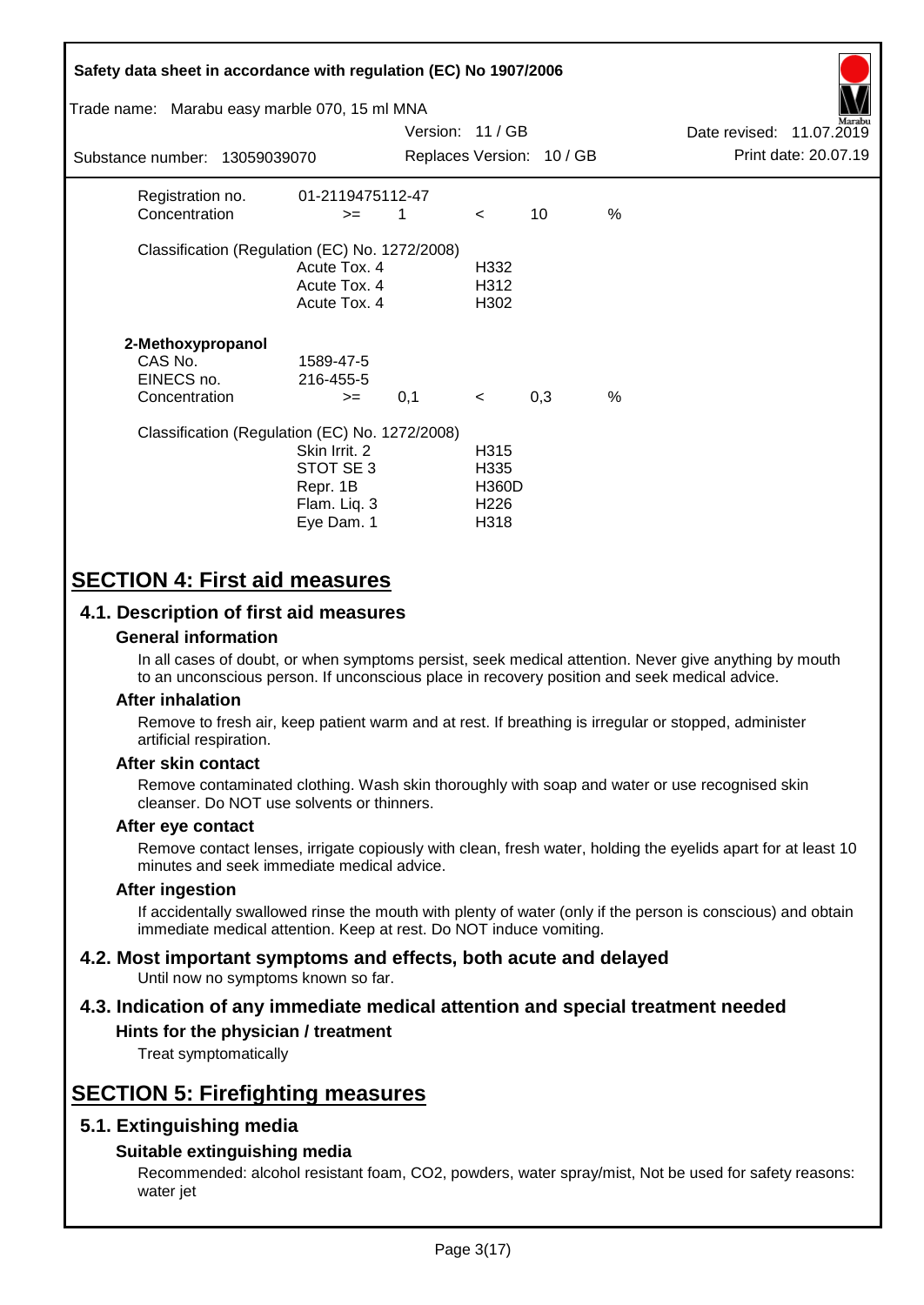**Safety data sheet in accordance with regulation (EC) No 1907/2006**

Trade name: Marabu easy marble 070, 15 ml MNA

Version: 11 / GB

Date revised: 11.07.2019

Substance number: 13059039070

Replaces Version: 10 / GB Print date: 20.07.19

## **5.2. Special hazards arising from the substance or mixture**

In the event of fire the following can be released: Carbon monoxide (CO); Carbon dioxide (CO2); dense black smoke; Nitrogen oxides (NOx)

## **5.3. Advice for firefighters**

## **Special protective equipment for fire-fighting**

Cool closed containers exposed to fire with water. Do not allow run-off from fire fighting to enter drains or water courses.

# **SECTION 6: Accidental release measures**

## **6.1. Personal precautions, protective equipment and emergency procedures**

Exclude sources of ignition and ventilate the area. Avoid breathing vapours. Refer to protective measures listed in Sections 7 and 8.

## **6.2. Environmental precautions**

Do not allow to enter drains or waterways. If the product contaminates lakes, rivers or sewage, inform appropriate authorities in accordance with local regulations.

## **6.3. Methods and material for containment and cleaning up**

Contain and collect spillage with non-combustible absorbent materials, e.g. sand, earth, vermiculite, diatomaceous earth and place in container for disposal according to local regulations (see section 13). Clean preferably with a detergent - avoid use of solvents.

## **6.4. Reference to other sections**

Information regarding Safe handling, see Section 7. Information regarding personal protective measures, see Section 8. Information regarding waste disposal, see Section 13.

# **SECTION 7: Handling and storage**

## **7.1. Precautions for safe handling**

## **Advice on safe handling**

Prevent the creation of flammable or explosive concentrations of vapour in air and avoid vapour concentration higher than the occupational exposure limits. In addition, the product should only be used in areas from which all naked lights and other sources of ignition have been excluded. Electrical equipment should be protected to the appropriate standard. Mixture may charge electrostatically: always use earthing leads when transferring from one container to another. Operators should wear anti-static footwear and clothing and floors should be of the conducting type. Isolate from sources of heat, sparks and open flame. No sparking tools should be used. Avoid skin and eye contact. Avoid the inhalation of particulates and spray mist arising from the application of this mixture. Smoking, eating and drinking shall be prohibited in application area. For personal protection see Section 8. Never use pressure to empty: container is not a pressure vessel. Always keep in containers of same material as the original one. Comply with the health and safety at work laws. Do not allow to enter drains or water courses.

## **Advice on protection against fire and explosion**

Vapours are heavier than air and may spread along floors. Vapours may form explosive mixtures with air.

## **Classification of fires / temperature class / Ignition group / Dust explosion class**

Temperature class T4

Classification of fires B (Combustible liquid substances)

## **7.2. Conditions for safe storage, including any incompatibilities Requirements for storage rooms and vessels**

Electrical installations/working materials must comply with the local applied technological safety standards. Storage rooms in which filling operations take place must have a conducting floor. Store in accordance with national regulation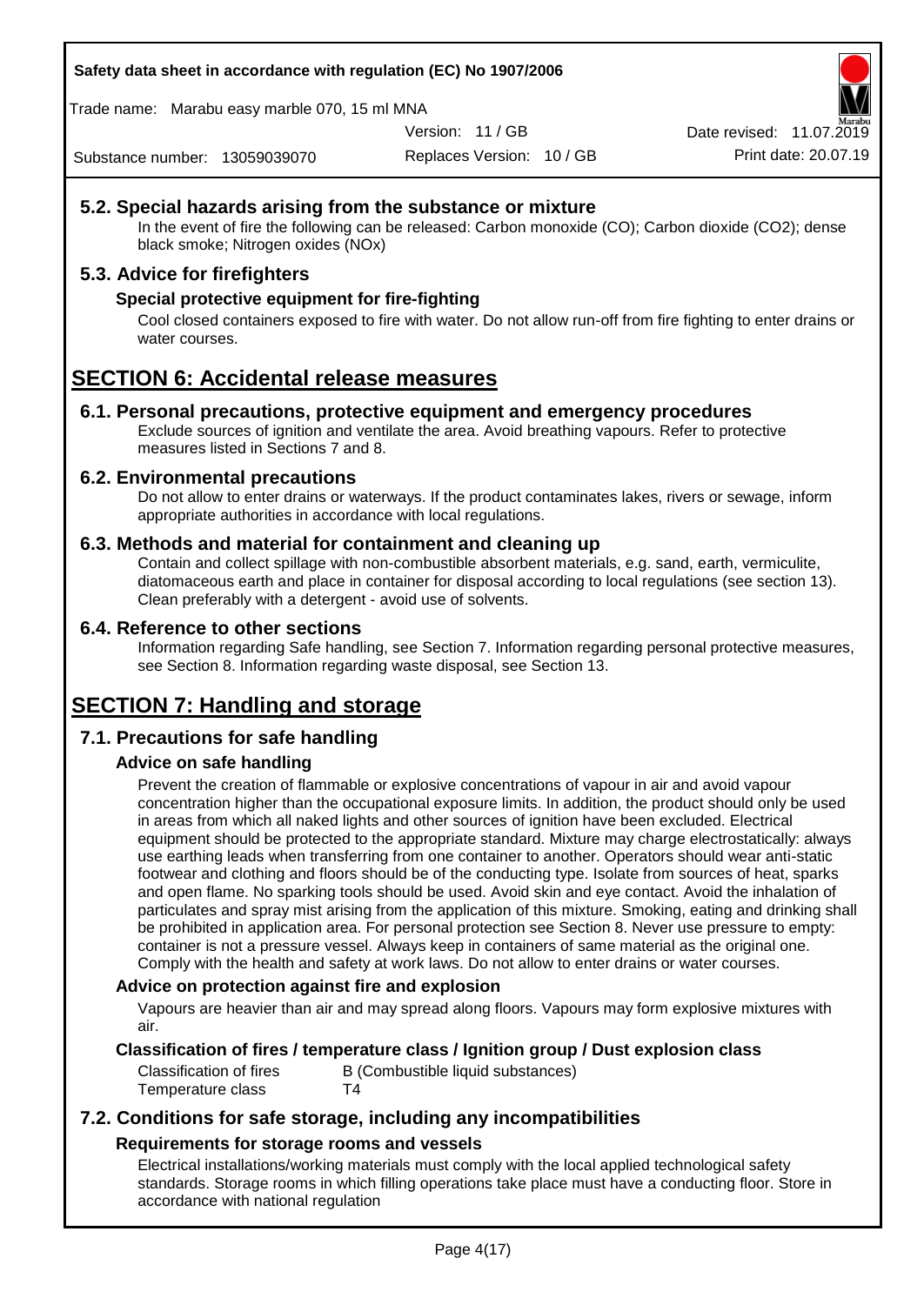| Safety data sheet in accordance with regulation (EC) No 1907/2006 |                                                                                                                                                                                                                                                    |                  |                                          |     |                   |                          |
|-------------------------------------------------------------------|----------------------------------------------------------------------------------------------------------------------------------------------------------------------------------------------------------------------------------------------------|------------------|------------------------------------------|-----|-------------------|--------------------------|
|                                                                   | Trade name: Marabu easy marble 070, 15 ml MNA<br>Aarabu                                                                                                                                                                                            |                  |                                          |     |                   |                          |
|                                                                   |                                                                                                                                                                                                                                                    |                  | Version: 11 / GB                         |     |                   | Date revised: 11.07.2019 |
| Substance number: 13059039070                                     |                                                                                                                                                                                                                                                    |                  | Replaces Version: 10 / GB                |     |                   | Print date: 20.07.19     |
|                                                                   | Hints on storage assembly                                                                                                                                                                                                                          |                  |                                          |     |                   |                          |
|                                                                   | Store away from oxidising agents, from strongly alkaline and strongly acid materials.                                                                                                                                                              |                  |                                          |     |                   |                          |
|                                                                   | <b>Further information on storage conditions</b>                                                                                                                                                                                                   |                  |                                          |     |                   |                          |
|                                                                   | Observe label precautions. Store between 15 and 30 °C in a dry, well ventilated place away from                                                                                                                                                    |                  |                                          |     |                   |                          |
|                                                                   | sources of heat and direct sunlight. Keep container tightly closed. Keep away from sources of ignition.<br>No smoking. Prevent unauthorised access. Containers which are opened must be carefully resealed and<br>kept upright to prevent leakage. |                  |                                          |     |                   |                          |
| 7.3. Specific end use(s)<br>Paint                                 |                                                                                                                                                                                                                                                    |                  |                                          |     |                   |                          |
|                                                                   | <b>SECTION 8: Exposure controls/personal protection ***</b>                                                                                                                                                                                        |                  |                                          |     |                   |                          |
| 8.1. Control parameters                                           |                                                                                                                                                                                                                                                    |                  |                                          |     |                   |                          |
|                                                                   | <b>Exposure limit values ***</b>                                                                                                                                                                                                                   |                  |                                          |     |                   |                          |
| List                                                              | 2-Methoxy-1-methylethyl acetate                                                                                                                                                                                                                    |                  |                                          |     |                   |                          |
| <b>Type</b>                                                       |                                                                                                                                                                                                                                                    | EH40<br>WEL      |                                          |     |                   |                          |
| Value                                                             |                                                                                                                                                                                                                                                    | 274              | mg/m <sup>3</sup>                        | 50  | ppm(V)            |                          |
|                                                                   | Short term exposure limit                                                                                                                                                                                                                          | 548              | mg/m <sup>3</sup>                        | 100 | ppm(V)            |                          |
|                                                                   | Skin resorption / sensibilisation: Sk;                                                                                                                                                                                                             |                  | <b>Status: 2011</b>                      |     |                   |                          |
| 1-Methoxy-2-propanol                                              |                                                                                                                                                                                                                                                    |                  |                                          |     |                   |                          |
| List                                                              |                                                                                                                                                                                                                                                    | EH40             |                                          |     |                   |                          |
| <b>Type</b>                                                       |                                                                                                                                                                                                                                                    | WEL              |                                          |     |                   |                          |
| Value                                                             |                                                                                                                                                                                                                                                    | 375              | mg/m <sup>3</sup>                        | 100 | ppm(V)            |                          |
|                                                                   | Short term exposure limit<br>Skin resorption / sensibilisation: Sk;                                                                                                                                                                                | 560              | mg/m <sup>3</sup><br><b>Status: 2011</b> | 150 | ppm(V)            |                          |
| 2-Butoxyethyl acetate                                             |                                                                                                                                                                                                                                                    |                  |                                          |     |                   |                          |
| List                                                              |                                                                                                                                                                                                                                                    | EH40             |                                          |     |                   |                          |
| Type                                                              |                                                                                                                                                                                                                                                    | WEL              |                                          |     |                   |                          |
| Value                                                             |                                                                                                                                                                                                                                                    | 133              |                                          | 20  | ppm(V)            |                          |
|                                                                   | Short term exposure limit<br>Skin resorption / sensibilisation: Sk;                                                                                                                                                                                | 332              | <b>Status: 2011</b>                      | 50  | ppm(V)            |                          |
|                                                                   | Derived No/Minimal Effect Levels (DNEL/DMEL) ***                                                                                                                                                                                                   |                  |                                          |     |                   |                          |
|                                                                   |                                                                                                                                                                                                                                                    |                  |                                          |     |                   |                          |
| Type of value                                                     | 2-Methoxy-1-methylethyl acetate                                                                                                                                                                                                                    |                  |                                          |     |                   |                          |
| Reference group                                                   |                                                                                                                                                                                                                                                    | Worker           | Derived No Effect Level (DNEL)           |     |                   |                          |
| Duration of exposure                                              |                                                                                                                                                                                                                                                    | Long term        |                                          |     |                   |                          |
| Route of exposure                                                 |                                                                                                                                                                                                                                                    | dermal           |                                          |     |                   |                          |
| Mode of action                                                    |                                                                                                                                                                                                                                                    | Systemic effects |                                          |     |                   |                          |
| Concentration                                                     |                                                                                                                                                                                                                                                    | 796              |                                          |     | mg/kg/d           |                          |
| Type of value                                                     |                                                                                                                                                                                                                                                    |                  | Derived No Effect Level (DNEL)           |     |                   |                          |
| Reference group                                                   |                                                                                                                                                                                                                                                    | Worker           |                                          |     |                   |                          |
| Duration of exposure                                              |                                                                                                                                                                                                                                                    | Long term        |                                          |     |                   |                          |
| Route of exposure                                                 |                                                                                                                                                                                                                                                    | inhalative       |                                          |     |                   |                          |
| Mode of action                                                    |                                                                                                                                                                                                                                                    | Systemic effects |                                          |     |                   |                          |
| Concentration                                                     |                                                                                                                                                                                                                                                    | 275              |                                          |     | mg/m <sup>3</sup> |                          |
| Type of value                                                     |                                                                                                                                                                                                                                                    |                  | Derived No Effect Level (DNEL)           |     |                   |                          |
| Reference group                                                   |                                                                                                                                                                                                                                                    | Consumer         |                                          |     |                   |                          |
| Duration of exposure                                              |                                                                                                                                                                                                                                                    | Long term        |                                          |     |                   |                          |
| Route of exposure                                                 |                                                                                                                                                                                                                                                    | dermal           |                                          |     |                   |                          |
| Mode of action                                                    |                                                                                                                                                                                                                                                    | Systemic effects |                                          |     |                   |                          |
| Concentration                                                     |                                                                                                                                                                                                                                                    | 320              |                                          |     | mg/kg/d           |                          |

Г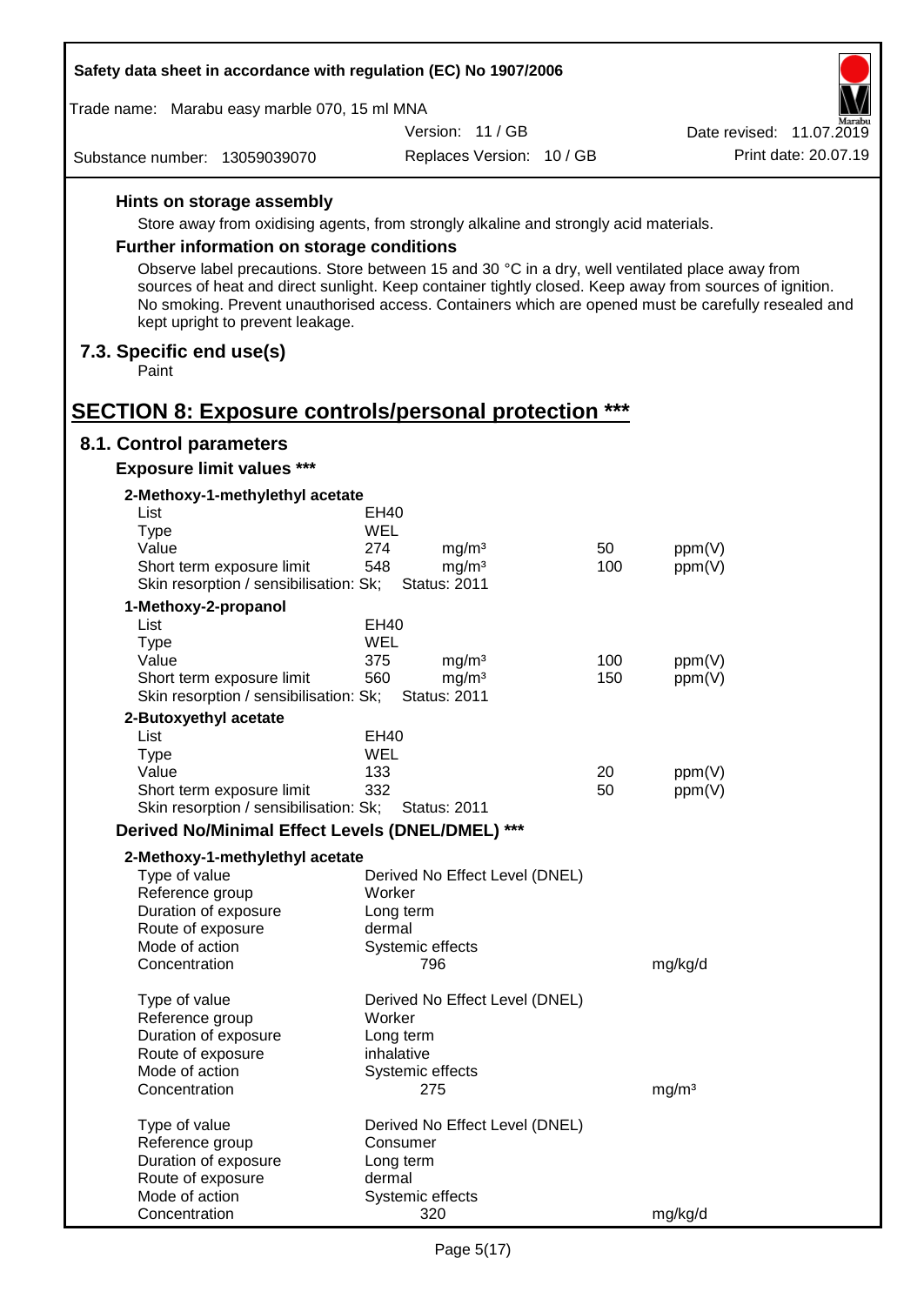| Safety data sheet in accordance with regulation (EC) No 1907/2006 |                                                         |                          |
|-------------------------------------------------------------------|---------------------------------------------------------|--------------------------|
| Trade name: Marabu easy marble 070, 15 ml MNA                     |                                                         |                          |
|                                                                   | Version: 11 / GB                                        | Date revised: 11.07.2019 |
| Substance number: 13059039070                                     | Replaces Version: 10 / GB                               | Print date: 20.07.19     |
|                                                                   |                                                         |                          |
| Type of value                                                     | Derived No Effect Level (DNEL)                          |                          |
| Reference group                                                   | Consumer                                                |                          |
| Duration of exposure                                              | Long term                                               |                          |
| Route of exposure<br>Mode of action                               | inhalative<br>Systemic effects                          |                          |
| Concentration                                                     | 33                                                      | mg/m <sup>3</sup>        |
|                                                                   |                                                         |                          |
| Type of value                                                     | Derived No Effect Level (DNEL)                          |                          |
| Reference group                                                   | Consumer                                                |                          |
| Duration of exposure                                              | Long term                                               |                          |
| Route of exposure                                                 | inhalative                                              |                          |
| Mode of action                                                    | Local effects                                           |                          |
| Concentration                                                     | 33                                                      | mg/m <sup>3</sup>        |
| Type of value                                                     | Derived No Effect Level (DNEL)                          |                          |
| Reference group                                                   | Consumer                                                |                          |
| Duration of exposure                                              | Long term                                               |                          |
| Route of exposure                                                 | oral                                                    |                          |
| Mode of action                                                    | Systemic effects                                        |                          |
| Concentration                                                     | 36                                                      | mg/kg/d                  |
| Type of value                                                     | Derived No Effect Level (DNEL)                          |                          |
| Reference group                                                   | Worker                                                  |                          |
| Duration of exposure                                              | Lifetime                                                |                          |
| Route of exposure                                                 | inhalative                                              |                          |
| Mode of action                                                    | Local effects                                           |                          |
| Concentration                                                     | 550                                                     | mg/m <sup>3</sup>        |
|                                                                   |                                                         |                          |
| 2-Butoxyethyl acetate                                             |                                                         |                          |
| Reference substance                                               | 2-Butoxyethyl acetate                                   |                          |
| Type of value                                                     | Derived No Effect Level (DNEL)                          |                          |
| Reference group                                                   | Worker                                                  |                          |
| Duration of exposure                                              | Long term                                               |                          |
| Route of exposure                                                 | inhalative                                              |                          |
| Mode of action<br>Concentration                                   | Systemic effects                                        |                          |
|                                                                   | 133                                                     | mg/m <sup>3</sup>        |
|                                                                   | 2-Butoxyethyl acetate                                   |                          |
| Type of value                                                     | Derived No Effect Level (DNEL)                          |                          |
| Reference group                                                   | Worker                                                  |                          |
| Duration of exposure                                              | Short term                                              |                          |
| Route of exposure                                                 | inhalative                                              |                          |
| Mode of action                                                    | Local effects                                           |                          |
| Concentration                                                     | 333                                                     | mg/m <sup>3</sup>        |
|                                                                   | 2-Butoxyethyl acetate                                   |                          |
| Type of value                                                     | Derived No Effect Level (DNEL)                          |                          |
| Reference group                                                   | Worker                                                  |                          |
| Duration of exposure                                              | Long term                                               |                          |
| Route of exposure                                                 | dermal                                                  |                          |
| Mode of action                                                    | Systemic effects                                        |                          |
| Concentration                                                     | 169                                                     | mg/kg/d                  |
|                                                                   |                                                         |                          |
| Type of value                                                     | 2-Butoxyethyl acetate<br>Derived No Effect Level (DNEL) |                          |
| Reference group                                                   | Worker                                                  |                          |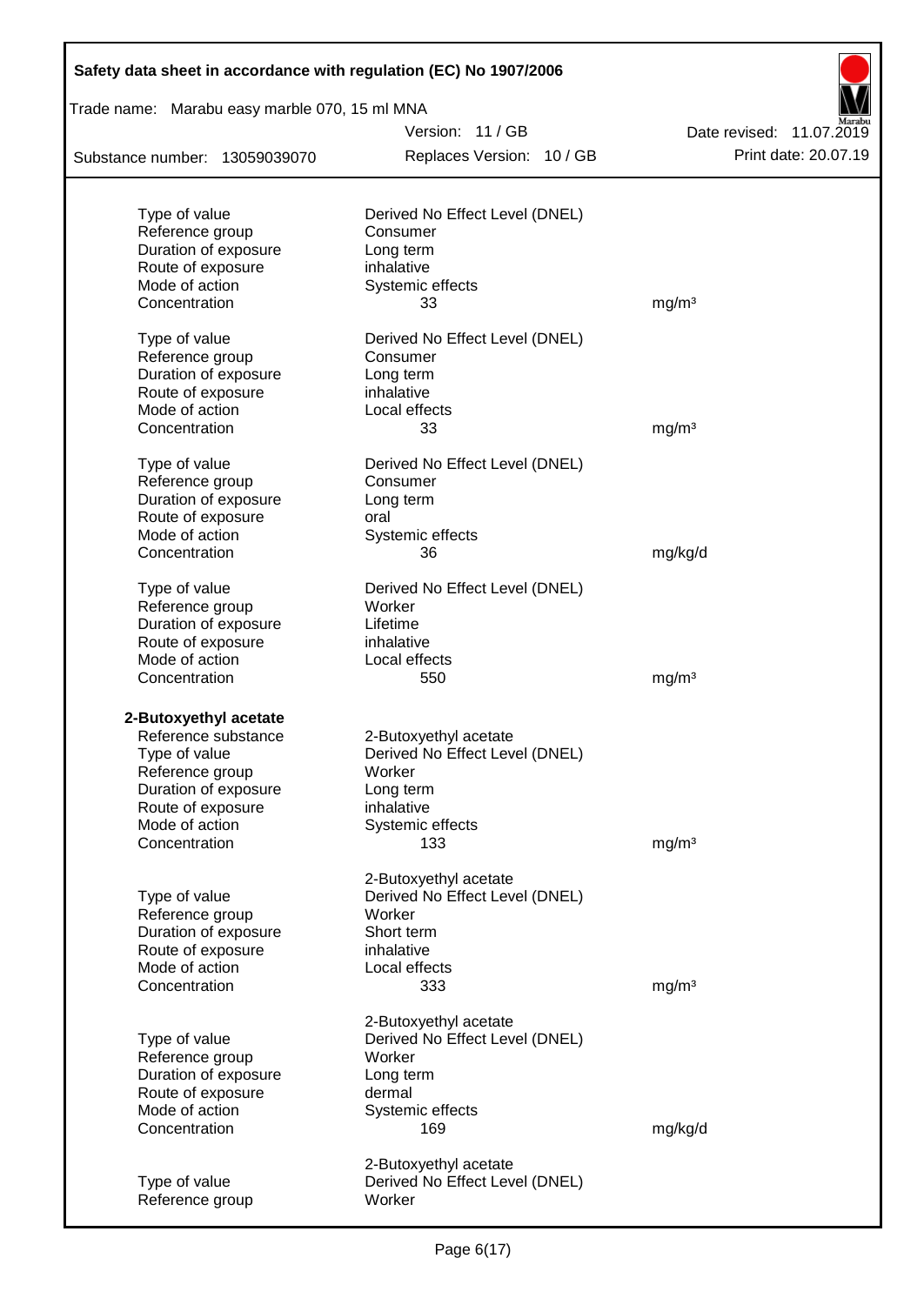| Safety data sheet in accordance with regulation (EC) No 1907/2006 |                                |                          |
|-------------------------------------------------------------------|--------------------------------|--------------------------|
| Trade name: Marabu easy marble 070, 15 ml MNA                     |                                |                          |
|                                                                   | Version: 11/GB                 | Date revised: 11.07.2019 |
| Substance number: 13059039070                                     | Replaces Version: 10 / GB      | Print date: 20.07.19     |
| Duration of exposure                                              | Short term                     |                          |
| Route of exposure                                                 | dermal                         |                          |
| Mode of action                                                    | Systemic effects               |                          |
| Concentration                                                     | 120                            | mg/kg/d                  |
|                                                                   | 2-Butoxyethyl acetate          |                          |
| Type of value                                                     | Derived No Effect Level (DNEL) |                          |
| Reference group                                                   | <b>General Population</b>      |                          |
| Duration of exposure                                              | Long term                      |                          |
| Route of exposure                                                 | inhalative                     |                          |
| Mode of action                                                    | Systemic effects               |                          |
| Concentration                                                     | 80                             | mg/m <sup>3</sup>        |
|                                                                   | 2-Butoxyethyl acetate          |                          |
| Type of value                                                     | Derived No Effect Level (DNEL) |                          |
| Reference group                                                   | <b>General Population</b>      |                          |
| Duration of exposure                                              | Short term                     |                          |
| Route of exposure                                                 | inhalative                     |                          |
| Mode of action                                                    | Local effects                  |                          |
| Concentration                                                     | 200                            | mg/m <sup>3</sup>        |
|                                                                   | 2-Butoxyethyl acetate          |                          |
| Type of value                                                     | Derived No Effect Level (DNEL) |                          |
| Reference group                                                   | <b>General Population</b>      |                          |
| Duration of exposure                                              | Long term                      |                          |
| Route of exposure                                                 | dermal                         |                          |
| Mode of action                                                    | Systemic effects               |                          |
| Concentration                                                     | 102                            | mg/kg/d                  |
|                                                                   | 2-Butoxyethyl acetate          |                          |
| Type of value                                                     | Derived No Effect Level (DNEL) |                          |
| Reference group                                                   | <b>General Population</b>      |                          |
| Duration of exposure                                              | Short term                     |                          |
| Route of exposure                                                 | dermal                         |                          |
| Mode of action                                                    | Systemic effects               |                          |
| Concentration                                                     | 72                             | mg/kg/d                  |
|                                                                   |                                |                          |
|                                                                   | 2-Butoxyethyl acetate          |                          |
| Type of value                                                     | Derived No Effect Level (DNEL) |                          |
| Reference group                                                   | <b>General Population</b>      |                          |
| Duration of exposure                                              | Long term                      |                          |
| Route of exposure                                                 | oral                           |                          |
| Mode of action<br>Concentration                                   | Systemic effects<br>8,6        | mg/kg/d                  |
|                                                                   |                                |                          |
|                                                                   | 2-Butoxyethyl acetate          |                          |
| Type of value                                                     | Derived No Effect Level (DNEL) |                          |
| Reference group                                                   | <b>General Population</b>      |                          |
| Duration of exposure                                              | Short term                     |                          |
| Route of exposure                                                 | oral                           |                          |
| Mode of action                                                    | Systemic effects               |                          |
| Concentration                                                     | 36                             | mg/kg/d                  |
| 1-Methoxy-2-propanol                                              |                                |                          |
| Type of value                                                     | Derived No Effect Level (DNEL) |                          |
| Reference group                                                   | Worker                         |                          |
| Duration of exposure                                              | Acute                          |                          |
|                                                                   |                                |                          |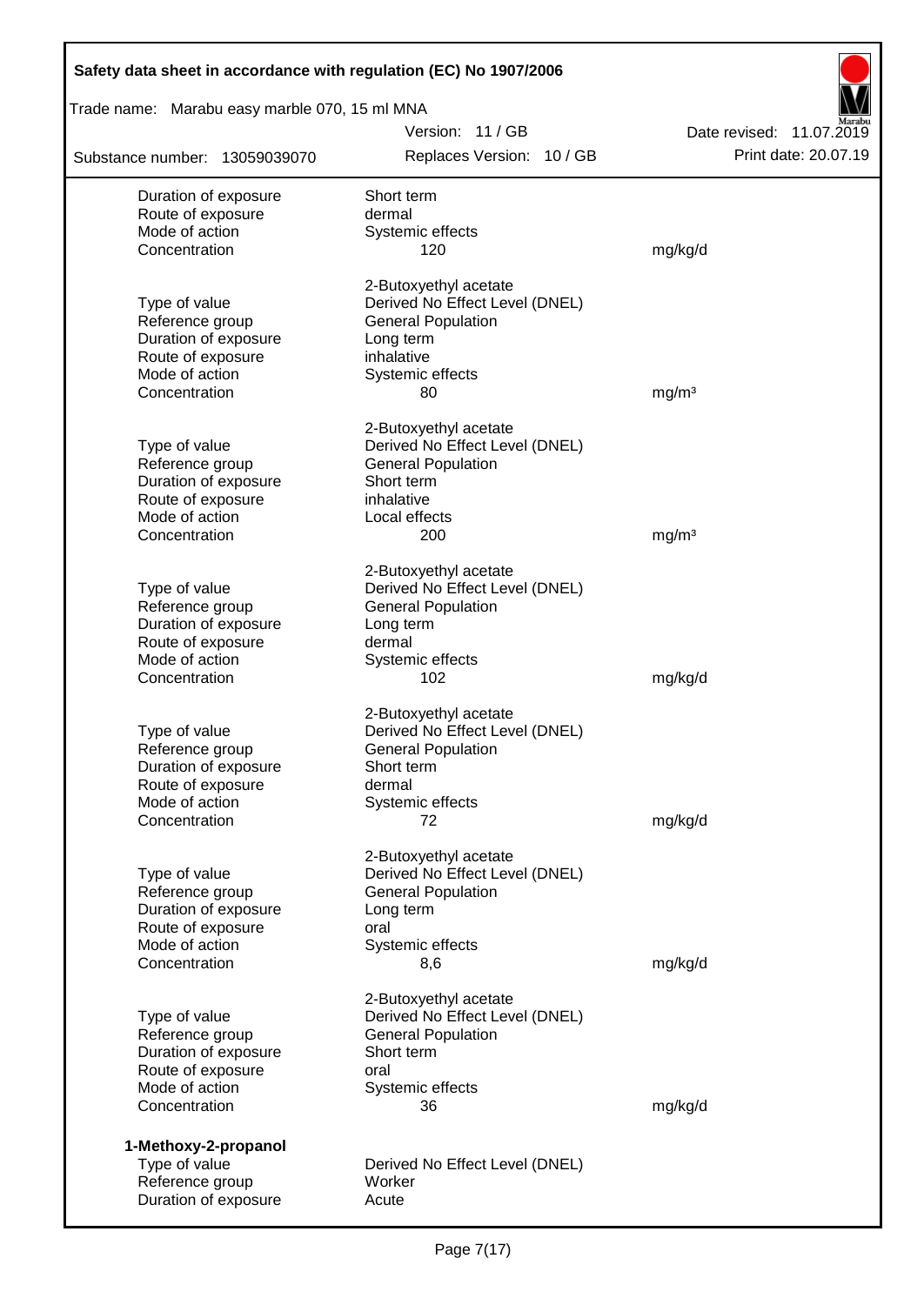| Safety data sheet in accordance with regulation (EC) No 1907/2006 |                                                                      |                          |
|-------------------------------------------------------------------|----------------------------------------------------------------------|--------------------------|
| Trade name: Marabu easy marble 070, 15 ml MNA                     |                                                                      |                          |
|                                                                   | Version: 11/GB                                                       | Date revised: 11.07.2019 |
| Substance number: 13059039070                                     | Replaces Version: 10 / GB                                            | Print date: 20.07.19     |
| Route of exposure                                                 | inhalative                                                           |                          |
| Mode of action                                                    | Local effects                                                        |                          |
| Concentration                                                     | 553,5                                                                | mg/m <sup>3</sup>        |
| Type of value                                                     | Derived No Effect Level (DNEL)                                       |                          |
| Reference group                                                   | Worker                                                               |                          |
| Duration of exposure                                              | Long term                                                            |                          |
| Route of exposure                                                 | dermal                                                               |                          |
| Mode of action                                                    | Systemic effects                                                     |                          |
| Concentration                                                     | 50,6                                                                 | mg/person/               |
|                                                                   |                                                                      | d                        |
| Type of value                                                     | Derived No Effect Level (DNEL)                                       |                          |
| Reference group                                                   | Worker                                                               |                          |
| Duration of exposure                                              | Long term                                                            |                          |
| Route of exposure                                                 | inhalative                                                           |                          |
| Mode of action                                                    | Systemic effects                                                     |                          |
| Concentration                                                     | 369                                                                  | mg/m <sup>3</sup>        |
| Type of value                                                     | Derived No Effect Level (DNEL)                                       |                          |
| Reference group                                                   | <b>General Population</b>                                            |                          |
| Duration of exposure                                              | Long term                                                            |                          |
| Route of exposure                                                 | dermal                                                               |                          |
| Mode of action                                                    | Systemic effects                                                     |                          |
| Concentration                                                     | 18,1                                                                 | mg/kg                    |
| Type of value                                                     | Derived No Effect Level (DNEL)                                       |                          |
| Reference group                                                   | <b>General Population</b>                                            |                          |
| Duration of exposure                                              | Long term                                                            |                          |
| Route of exposure                                                 | inhalative                                                           |                          |
| Mode of action                                                    | Systemic effects                                                     |                          |
| Concentration                                                     | 43,9                                                                 | mg/m <sup>3</sup>        |
| Type of value                                                     | Derived No Effect Level (DNEL)                                       |                          |
| Reference group                                                   | <b>General Population</b>                                            |                          |
| Duration of exposure                                              | Long term                                                            |                          |
| Route of exposure                                                 | oral                                                                 |                          |
| Mode of action                                                    | Systemic effects                                                     |                          |
| Concentration                                                     | 3,3                                                                  | mg/kg/d                  |
|                                                                   |                                                                      |                          |
|                                                                   | Hydrocarbons, C9-C11, n-alkanes, isoalkanes, cyclics, < 2% aromatics |                          |
| Type of value                                                     | Derived No Effect Level (DNEL)                                       |                          |
| Reference group                                                   | Worker                                                               |                          |
| Duration of exposure                                              | Long term<br>dermal                                                  |                          |
| Route of exposure<br>Mode of action                               | Systemic effects                                                     |                          |
| Concentration                                                     | 300                                                                  | mg/kg                    |
|                                                                   |                                                                      |                          |
| Type of value                                                     | Derived No Effect Level (DNEL)                                       |                          |
| Reference group                                                   | Consumer                                                             |                          |
| Duration of exposure                                              | Long term                                                            |                          |
| Route of exposure                                                 | oral                                                                 |                          |
| Mode of action                                                    | Systemic effects                                                     |                          |
| Concentration                                                     | 300                                                                  | mg/kg                    |
| Type of value                                                     | Derived No Effect Level (DNEL)                                       |                          |
| Reference group                                                   | Consumer                                                             |                          |
|                                                                   |                                                                      |                          |

 $\mathsf{l}$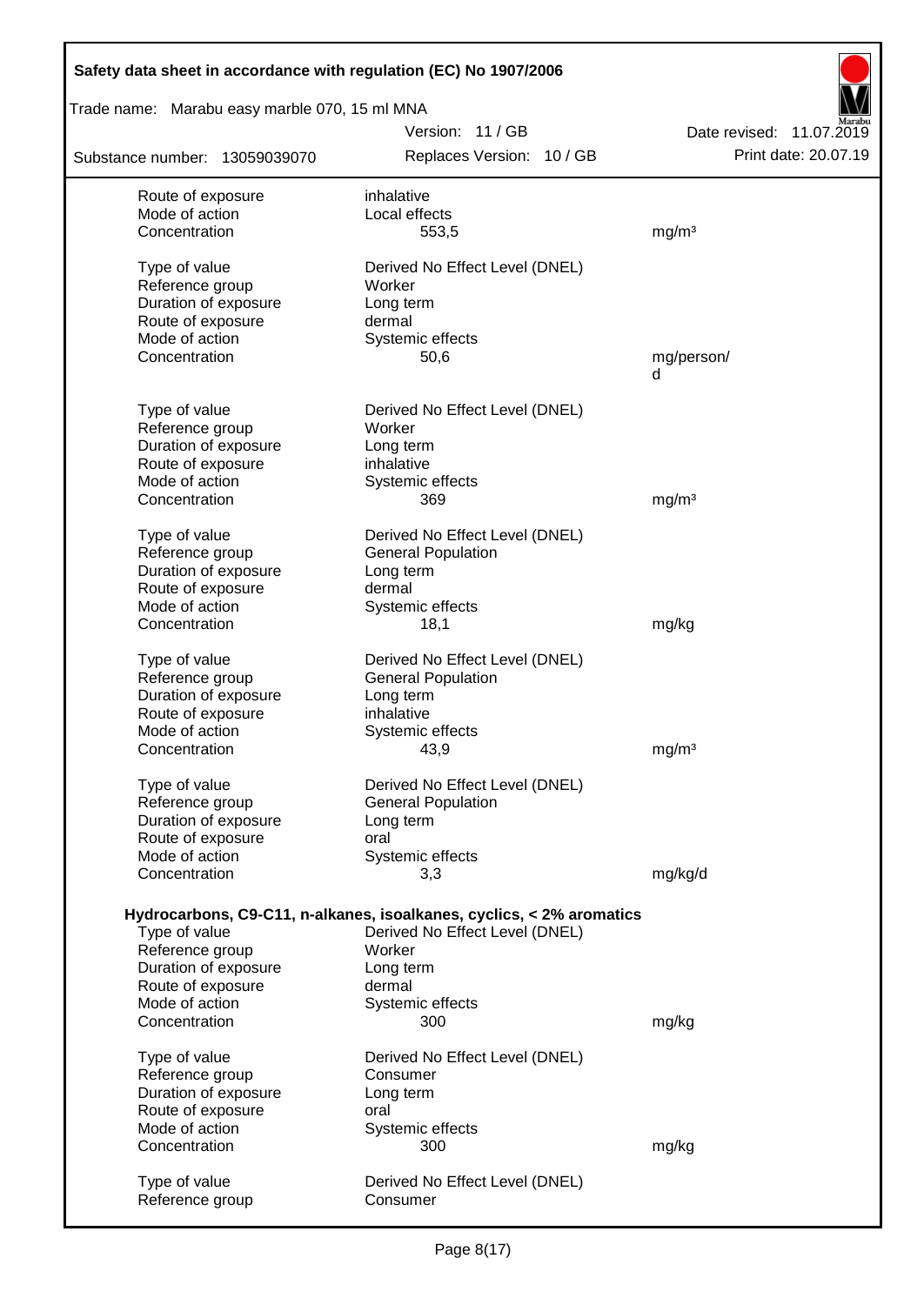| Safety data sheet in accordance with regulation (EC) No 1907/2006 |                                 |                          |  |
|-------------------------------------------------------------------|---------------------------------|--------------------------|--|
| Trade name: Marabu easy marble 070, 15 ml MNA                     |                                 |                          |  |
|                                                                   | Version: 11/GB                  | Date revised: 11.07.2019 |  |
| Substance number: 13059039070                                     | Replaces Version: 10 / GB       | Print date: 20.07.19     |  |
| Duration of exposure                                              | Long term                       |                          |  |
| Route of exposure                                                 | dermal                          |                          |  |
| Mode of action                                                    | Systemic effects                |                          |  |
| Concentration                                                     | 300                             | mg/kg                    |  |
| Type of value                                                     | Derived No Effect Level (DNEL)  |                          |  |
| Reference group                                                   | Consumer                        |                          |  |
| Duration of exposure                                              | Long term                       |                          |  |
| Route of exposure                                                 | inhalative                      |                          |  |
| Mode of action                                                    | Systemic effects                |                          |  |
| Concentration                                                     | 900                             | mg/m <sup>3</sup>        |  |
| Type of value                                                     | Derived No Effect Level (DNEL)  |                          |  |
| Reference group                                                   | Worker                          |                          |  |
| Duration of exposure                                              | Long term                       |                          |  |
| Route of exposure                                                 | inhalative                      |                          |  |
| Mode of action                                                    | Systemic effects                |                          |  |
| Concentration                                                     | 1500                            | mg/m <sup>3</sup>        |  |
| <b>Predicted No Effect Concentration (PNEC)</b>                   |                                 |                          |  |
| 2-Methoxy-1-methylethyl acetate                                   |                                 |                          |  |
| Reference substance                                               | 2-Methoxy-1-methylethyl acetate |                          |  |
| Type of value                                                     | <b>PNEC</b>                     |                          |  |
| <b>Type</b>                                                       | Freshwater                      |                          |  |
| Concentration                                                     | 0,635                           | mg/l                     |  |
|                                                                   |                                 |                          |  |
| Type of value                                                     | <b>PNEC</b>                     |                          |  |
| <b>Type</b>                                                       | Freshwater sediment             |                          |  |
| Concentration                                                     | 3,29                            | mg/kg                    |  |
| Type of value                                                     | <b>PNEC</b>                     |                          |  |
| Type                                                              | Soil                            |                          |  |
| Concentration                                                     | 0,29                            | mg/kg                    |  |
| Source                                                            | Literature value                |                          |  |
| Type of value                                                     | <b>PNEC</b>                     |                          |  |
| <b>Type</b>                                                       | Sewage treatment plant (STP)    |                          |  |
| Concentration                                                     | 100                             | mg/l                     |  |
| Source                                                            | Literature value                |                          |  |
| Type of value                                                     | <b>PNEC</b>                     |                          |  |
| Type                                                              | Marine sediment                 |                          |  |
| Concentration                                                     | 0,329                           | mg/kg                    |  |
| Source                                                            | Literature value                |                          |  |
| Type of value                                                     | <b>PNEC</b>                     |                          |  |
| <b>Type</b>                                                       | Saltwater                       |                          |  |
| Concentration                                                     | 0,0635                          | mg/l                     |  |
|                                                                   |                                 |                          |  |
| 2-Butoxyethyl acetate                                             |                                 |                          |  |
| Reference substance                                               | 2-Butoxyethyl acetate           |                          |  |
| Type of value                                                     | <b>PNEC</b>                     |                          |  |
| <b>Type</b>                                                       | Water                           |                          |  |
| Concentration                                                     | 0,304                           | mg/l                     |  |
| Source                                                            | Literature value                |                          |  |
|                                                                   | 2-Butoxyethyl acetate           |                          |  |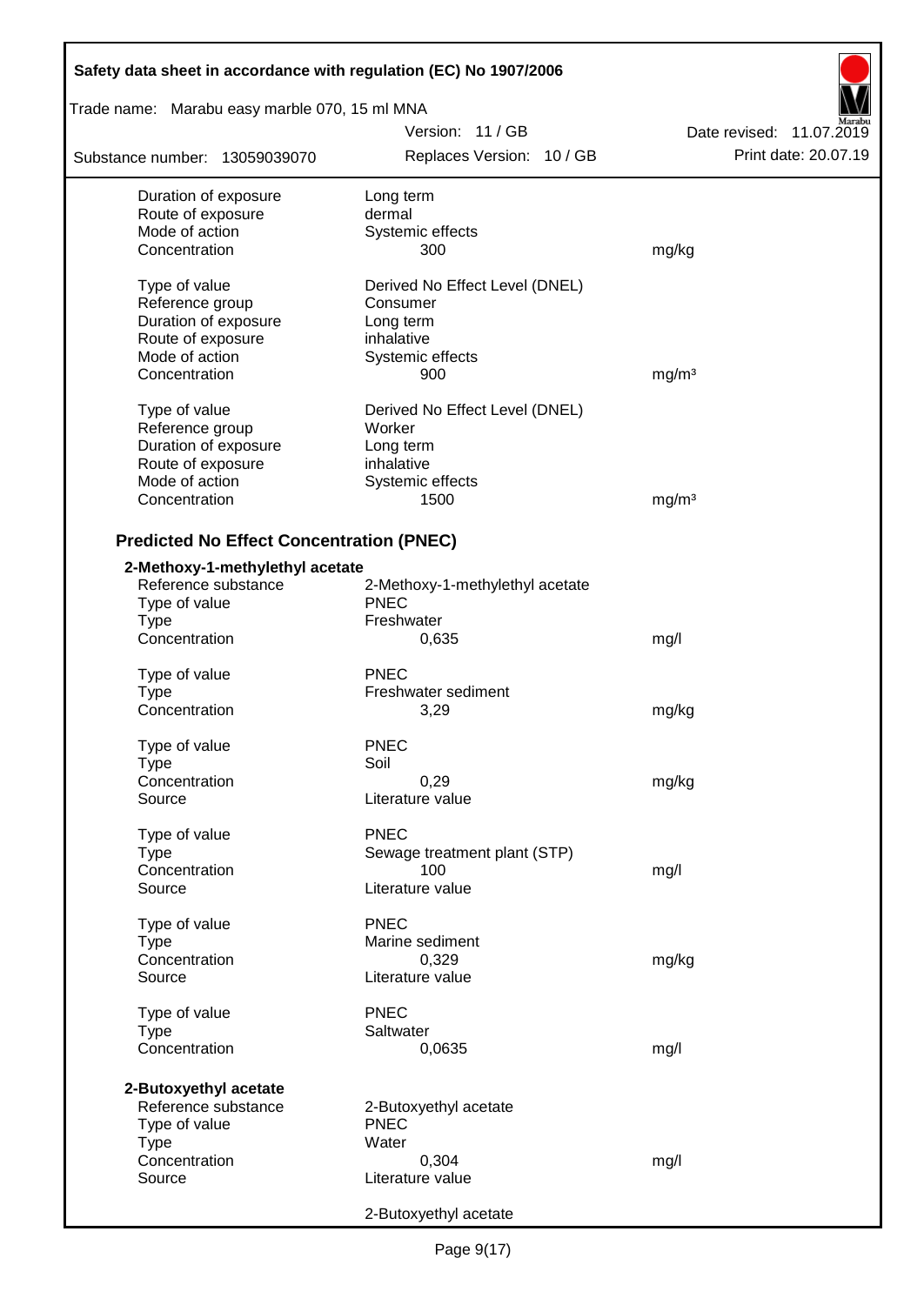| Safety data sheet in accordance with regulation (EC) No 1907/2006<br>Trade name: Marabu easy marble 070, 15 ml MNA |                                      |                          |
|--------------------------------------------------------------------------------------------------------------------|--------------------------------------|--------------------------|
|                                                                                                                    | Version: 11 / GB                     | Date revised: 11.07.2019 |
| Substance number: 13059039070                                                                                      | Replaces Version: 10 / GB            | Print date: 20.07.19     |
| Type of value                                                                                                      | <b>PNEC</b>                          |                          |
| <b>Type</b>                                                                                                        | Aquatic                              |                          |
| Concentration                                                                                                      | 0,0304                               | g/                       |
| Source                                                                                                             | Literature value                     |                          |
|                                                                                                                    | 2-Butoxyethyl acetate                |                          |
| Type of value                                                                                                      | <b>PNEC</b>                          |                          |
| <b>Type</b>                                                                                                        | Sediment                             |                          |
| Concentration                                                                                                      | 2,03                                 | mg/kg                    |
| Source                                                                                                             | Literature value                     |                          |
|                                                                                                                    | 2-Butoxyethyl acetate                |                          |
| Type of value                                                                                                      | <b>PNEC</b>                          |                          |
| <b>Type</b><br>Concentration                                                                                       | Marine sediment                      |                          |
| Source                                                                                                             | 0,203<br>Literature value            | mg/kg                    |
|                                                                                                                    |                                      |                          |
|                                                                                                                    | 2-Butoxyethyl acetate<br><b>PNEC</b> |                          |
| Type of value<br><b>Type</b>                                                                                       | Soil                                 |                          |
| Concentration                                                                                                      | 0,68                                 | mg/kg                    |
| Source                                                                                                             | Literature value                     |                          |
| 1-Methoxy-2-propanol                                                                                               |                                      |                          |
| Type of value                                                                                                      | PNEC                                 |                          |
| <b>Type</b>                                                                                                        | Freshwater                           |                          |
| Concentration                                                                                                      | 10                                   | mg/l                     |
|                                                                                                                    |                                      |                          |
| Type of value                                                                                                      | <b>PNEC</b>                          |                          |
| <b>Type</b>                                                                                                        | Water                                |                          |
| Concentration                                                                                                      | 41,6                                 | mg/kg                    |
| Type of value                                                                                                      | <b>PNEC</b>                          |                          |
| <b>Type</b>                                                                                                        | Sediment                             |                          |
| Concentration                                                                                                      | 41,6                                 | mg/kg                    |
| Type of value                                                                                                      | <b>PNEC</b>                          |                          |
| <b>Type</b>                                                                                                        | Marine sediment                      |                          |
| Concentration                                                                                                      | 4,17                                 | mg/kg                    |
| Type of value                                                                                                      | <b>PNEC</b>                          |                          |
| <b>Type</b>                                                                                                        | Soil                                 |                          |
| Concentration                                                                                                      | 2,47                                 | mg/kg                    |
| Type of value                                                                                                      | <b>PNEC</b>                          |                          |
| <b>Type</b><br>Concentration                                                                                       | Sewage treatment plant (STP)<br>100  | mg/l                     |
|                                                                                                                    |                                      |                          |

## **8.2. Exposure controls**

## **Exposure controls**

Provide adequate ventilation. Where reasonably practicable this should be achieved by the use of local exhaust ventilation and good general extraction. If these are not sufficient to maintain concentrations of particulates and solvent vapour below the OEL, suitable respiratory protection must be worn.

#### **Respiratory protection**

If workers are exposed to concentrations above the exposure limit they must use appropriate, certified respirators. Full mask, filter A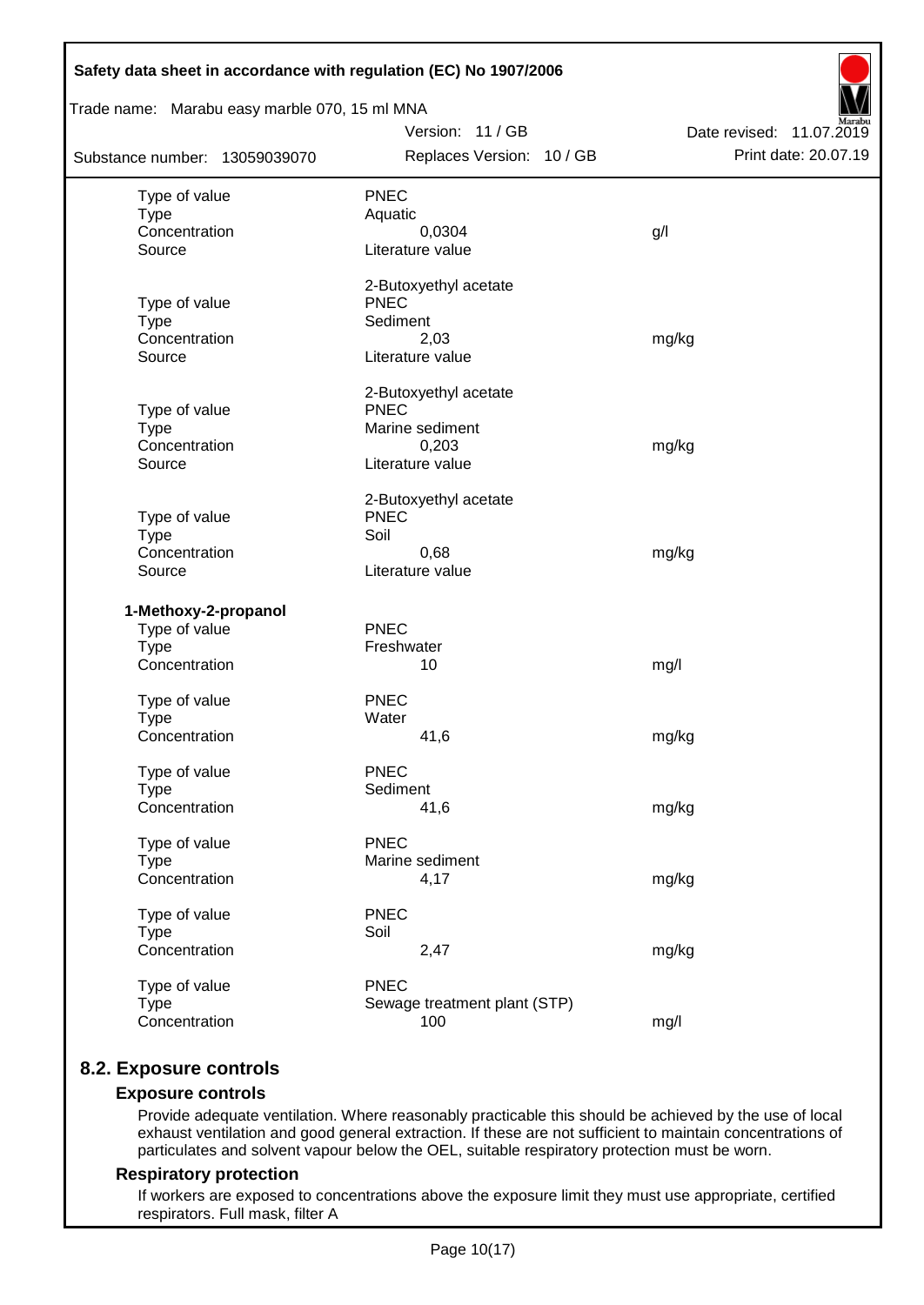| Safety data sheet in accordance with regulation (EC) No 1907/2006                                                                   |                     |                           |                                                                                                    |
|-------------------------------------------------------------------------------------------------------------------------------------|---------------------|---------------------------|----------------------------------------------------------------------------------------------------|
| Trade name: Marabu easy marble 070, 15 ml MNA                                                                                       |                     |                           |                                                                                                    |
|                                                                                                                                     | Version: 11 / GB    |                           | Date revised: 11.07.2019                                                                           |
| Substance number: 13059039070                                                                                                       |                     | Replaces Version: 10 / GB | Print date: 20.07.19                                                                               |
| <b>Hand protection</b>                                                                                                              |                     |                           |                                                                                                    |
| There is no one glove material or combination of materials that will give unlimited resistance to any                               |                     |                           |                                                                                                    |
| individual or combination of chemicals.                                                                                             |                     |                           |                                                                                                    |
| For prolonged or repeated handling nitrile rubber gloves with textile undergloves are required.<br>Material thickness<br>>          | 0,5<br>mm           |                           |                                                                                                    |
| Breakthrough time<br>≺                                                                                                              | 30<br>min           |                           |                                                                                                    |
| The breakthrough time must be greater than the end use time of the product.                                                         |                     |                           |                                                                                                    |
| The instructions and information provided by the glove manufacturer on use, storage, maintenance and                                |                     |                           |                                                                                                    |
| replacement must be followed.<br>Gloves should be replaced regularly and if there is any sign of damage to the glove material.      |                     |                           |                                                                                                    |
| Always ensure that gloves are free from defects and that they are stored and used correctly.                                        |                     |                           |                                                                                                    |
|                                                                                                                                     |                     |                           | The performance or effectiveness of the glove may be reduced by physical/ chemical damage and poor |
| maintenance.                                                                                                                        |                     |                           |                                                                                                    |
| Barrier creams may help to protect the exposed areas of the skin, they should however not be applied<br>once exposure has occurred. |                     |                           |                                                                                                    |
| Eye protection                                                                                                                      |                     |                           |                                                                                                    |
| Use safety eyewear designed to protect against splash of liquids.                                                                   |                     |                           |                                                                                                    |
| <b>Body protection</b>                                                                                                              |                     |                           |                                                                                                    |
| Cotton or cotton/synthetic overalls or coveralls are normally suitable.                                                             |                     |                           |                                                                                                    |
|                                                                                                                                     |                     |                           |                                                                                                    |
| <b>SECTION 9: Physical and chemical properties</b>                                                                                  |                     |                           |                                                                                                    |
|                                                                                                                                     |                     |                           |                                                                                                    |
| 9.1. Information on basic physical and chemical properties<br>Form                                                                  | liquid              |                           |                                                                                                    |
| <b>Colour</b>                                                                                                                       | coloured            |                           |                                                                                                    |
| <b>Odour</b>                                                                                                                        | solvent-like        |                           |                                                                                                    |
| <b>Odour threshold</b>                                                                                                              |                     |                           |                                                                                                    |
| Remarks                                                                                                                             | No data available   |                           |                                                                                                    |
| pH value                                                                                                                            |                     |                           |                                                                                                    |
| Remarks                                                                                                                             | Not applicable      |                           |                                                                                                    |
| <b>Melting point</b>                                                                                                                |                     |                           |                                                                                                    |
| Remarks                                                                                                                             | not determined      |                           |                                                                                                    |
| <b>Freezing point</b>                                                                                                               |                     |                           |                                                                                                    |
| <b>Remarks</b>                                                                                                                      | not determined      |                           |                                                                                                    |
| Initial boiling point and boiling range                                                                                             |                     |                           |                                                                                                    |
| Value                                                                                                                               | 120                 |                           | $^{\circ}C$                                                                                        |
| Pressure                                                                                                                            | appr.<br>1.013      | hPa                       |                                                                                                    |
| Source                                                                                                                              | Literature value    |                           |                                                                                                    |
| <b>Flash point</b>                                                                                                                  |                     |                           |                                                                                                    |
| Value                                                                                                                               | 30                  |                           | $^{\circ}C$                                                                                        |
| Method                                                                                                                              | ASTM D 6450 (CCCFP) |                           |                                                                                                    |
| Evaporation rate (ether $= 1$ ) :                                                                                                   |                     |                           |                                                                                                    |
| Remarks                                                                                                                             | not determined      |                           |                                                                                                    |
| <b>Flammability (solid, gas)</b>                                                                                                    |                     |                           |                                                                                                    |
| Not applicable                                                                                                                      |                     |                           |                                                                                                    |
| Upper/lower flammability or explosive limits                                                                                        |                     |                           |                                                                                                    |
| Lower explosion limit                                                                                                               | 0,7<br>appr.        |                           | %(V)                                                                                               |
| Upper explosion limit                                                                                                               | 13,7<br>appr.       |                           | $%$ (V)                                                                                            |

**Vapour pressure**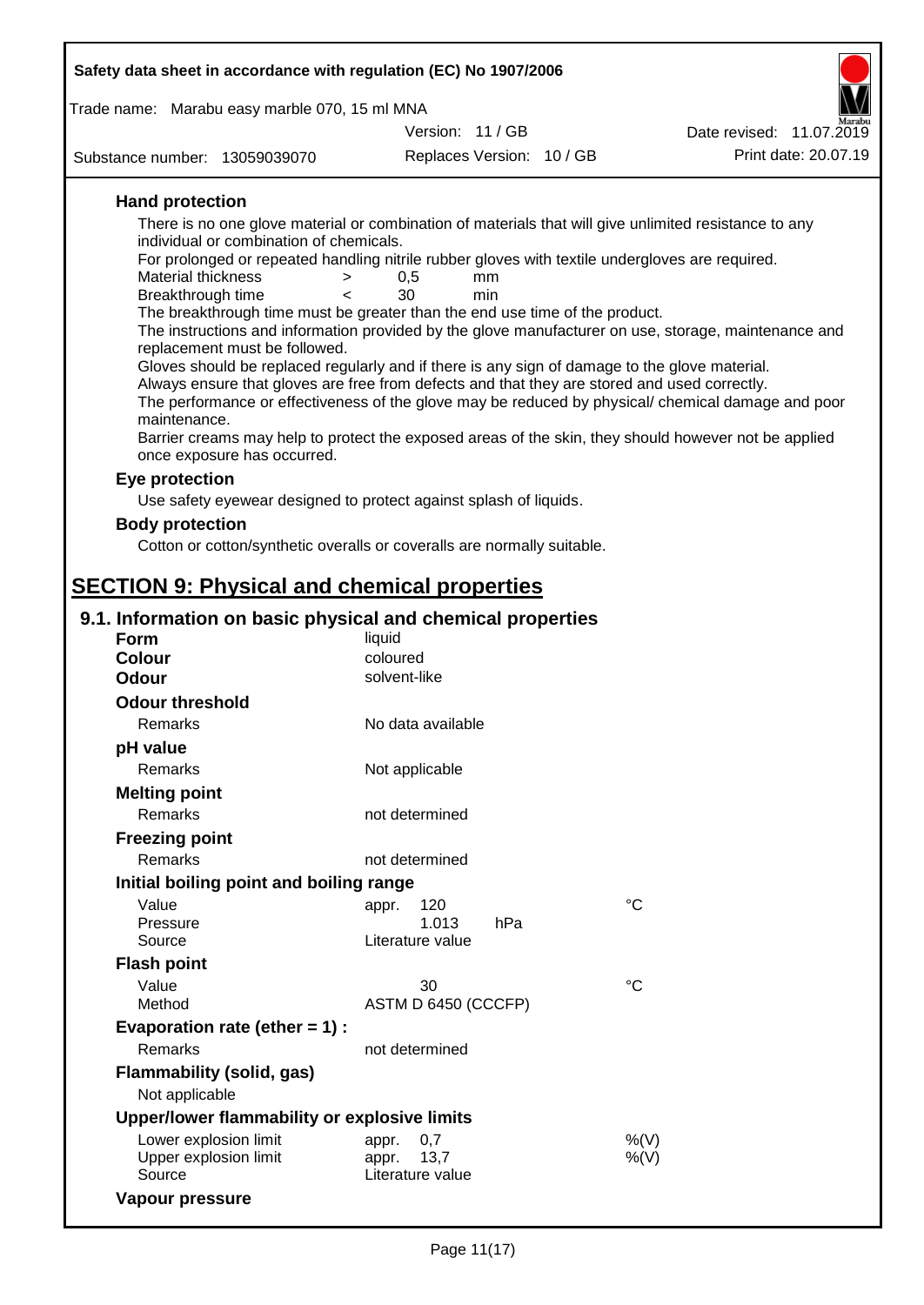| Safety data sheet in accordance with regulation (EC) No 1907/2006 |                                  |                   |    |                   |                             |
|-------------------------------------------------------------------|----------------------------------|-------------------|----|-------------------|-----------------------------|
| Trade name: Marabu easy marble 070, 15 ml MNA                     |                                  |                   |    |                   |                             |
|                                                                   | Version: 11 / GB                 |                   |    |                   | Date revised:<br>11.07.2019 |
| Substance number: 13059039070                                     | Replaces Version: 10 / GB        |                   |    |                   | Print date: 20.07.19        |
| Value                                                             | 8                                |                   |    | hPa               |                             |
| Temperature                                                       | 20                               | $\rm ^{\circ}C$   |    |                   |                             |
| Method                                                            | calculated                       |                   |    |                   |                             |
| <b>Vapour density</b>                                             |                                  |                   |    |                   |                             |
| Remarks                                                           | not determined                   |                   |    |                   |                             |
| <b>Density</b>                                                    |                                  |                   |    |                   |                             |
| Value                                                             | 1,060                            |                   |    | g/cm <sup>3</sup> |                             |
| Temperature<br>Method                                             | 20<br><b>DIN EN ISO 2811</b>     | $\rm ^{\circ}C$   |    |                   |                             |
|                                                                   |                                  |                   |    |                   |                             |
| Solubility in water<br><b>Remarks</b>                             |                                  |                   |    |                   |                             |
|                                                                   | partially miscible               |                   |    |                   |                             |
| <b>Partition coefficient: n-octanol/water</b>                     |                                  |                   |    |                   |                             |
| Remarks                                                           | Not applicable                   |                   |    |                   |                             |
| Ignition temperature                                              |                                  |                   |    |                   |                             |
| Value<br>Source                                                   | 200<br>appr.<br>Literature value |                   |    | $\rm ^{\circ}C$   |                             |
|                                                                   |                                  |                   |    |                   |                             |
| <b>Viscosity</b>                                                  |                                  |                   |    |                   |                             |
| dynamic                                                           |                                  |                   |    |                   |                             |
| Value<br>Temperature                                              | 30<br>40                         | to<br>$^{\circ}C$ | 50 | mPa.s             |                             |
| <b>Efflux time</b>                                                |                                  |                   |    |                   |                             |
| Value                                                             | 25                               |                   | 70 | S                 |                             |
| Temperature                                                       | 20                               | to<br>$^{\circ}C$ |    |                   |                             |
| Method                                                            | DIN 53211 4 mm                   |                   |    |                   |                             |
| <b>Explosive properties</b>                                       |                                  |                   |    |                   |                             |
| evaluation                                                        | no                               |                   |    |                   |                             |
| <b>Oxidising properties</b>                                       |                                  |                   |    |                   |                             |
| evaluation                                                        | None known                       |                   |    |                   |                             |
| 9.2. Other information                                            |                                  |                   |    |                   |                             |

## **Other information**

The physical specifications are approximate values and refer to the used safety relevant component(s).

# **SECTION 10: Stability and reactivity**

## **10.1. Reactivity**

No hazardous reactions when stored and handled according to prescribed instructions.

## **10.2. Chemical stability**

Stable under recommended storage and handling conditions (see section 7).

## **10.3. Possibility of hazardous reactions**

Keep away from oxidising agents, strongly alkaline and strongly acid materials in order to avoid exothermic reactions.

## **10.4. Conditions to avoid**

When exposed to high temperatures may produce hazardous decomposition products.

## **10.5. Incompatible materials**

No hazardous reactions when stored and handled according to prescribed instructions.

## **10.6. Hazardous decomposition products**

See chapter 5.2 (Firefighting measures - Special hazards arising from the substance or mixture).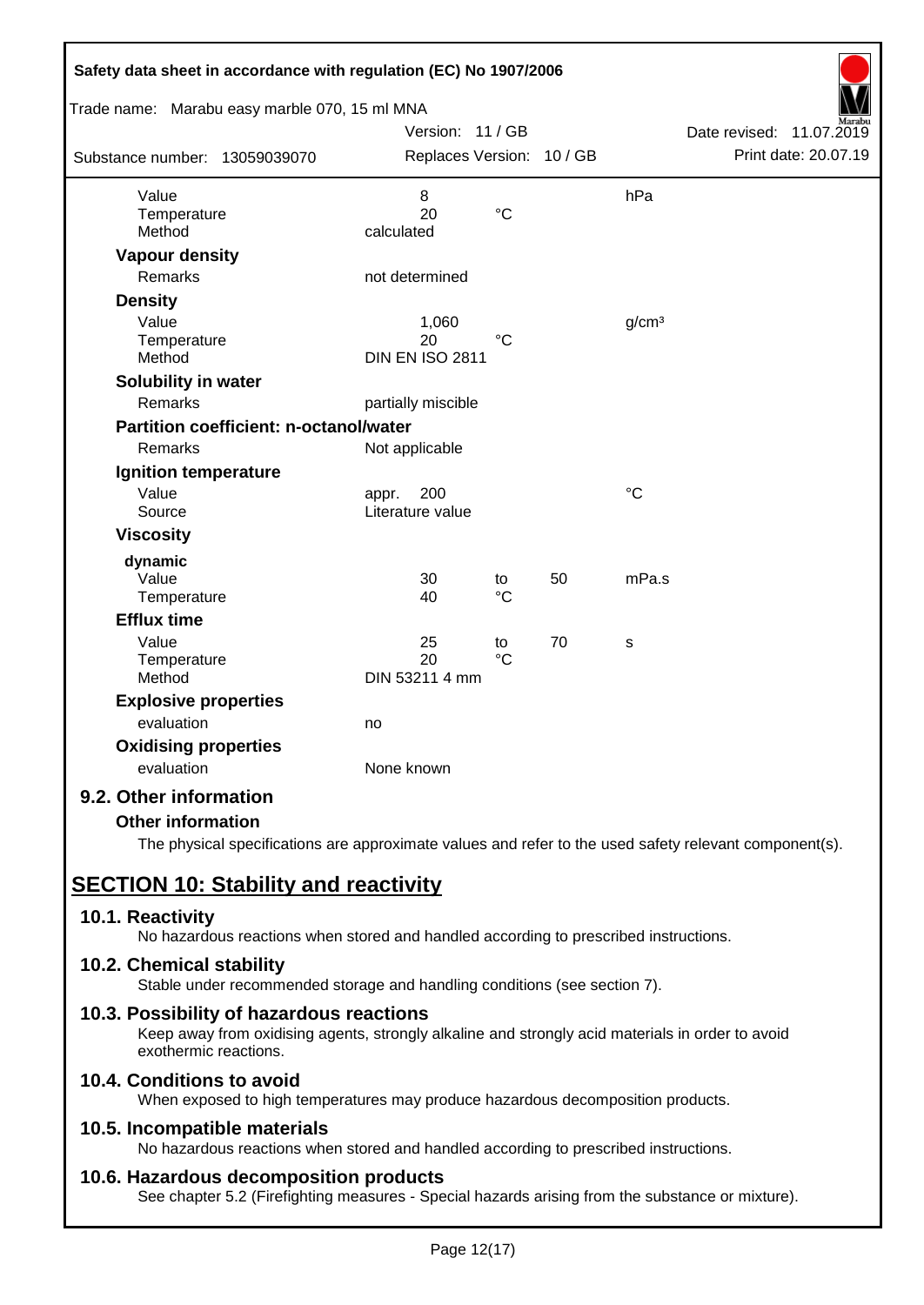| Safety data sheet in accordance with regulation (EC) No 1907/2006                                                                                                                                                                                                                                                                                                                                                                                                                                                                                                                                                                       |                                                                                                   |                                                                   |       |                                                                                                       |
|-----------------------------------------------------------------------------------------------------------------------------------------------------------------------------------------------------------------------------------------------------------------------------------------------------------------------------------------------------------------------------------------------------------------------------------------------------------------------------------------------------------------------------------------------------------------------------------------------------------------------------------------|---------------------------------------------------------------------------------------------------|-------------------------------------------------------------------|-------|-------------------------------------------------------------------------------------------------------|
| Trade name: Marabu easy marble 070, 15 ml MNA                                                                                                                                                                                                                                                                                                                                                                                                                                                                                                                                                                                           |                                                                                                   |                                                                   |       |                                                                                                       |
|                                                                                                                                                                                                                                                                                                                                                                                                                                                                                                                                                                                                                                         |                                                                                                   | Version: 11/GB                                                    |       | Date revised: 11.07.2019                                                                              |
| Substance number: 13059039070                                                                                                                                                                                                                                                                                                                                                                                                                                                                                                                                                                                                           |                                                                                                   | Replaces Version: 10 / GB                                         |       | Print date: 20.07.19                                                                                  |
|                                                                                                                                                                                                                                                                                                                                                                                                                                                                                                                                                                                                                                         |                                                                                                   |                                                                   |       |                                                                                                       |
| <b>SECTION 11: Toxicological information</b>                                                                                                                                                                                                                                                                                                                                                                                                                                                                                                                                                                                            |                                                                                                   |                                                                   |       |                                                                                                       |
| 11.1. Information on toxicological effects                                                                                                                                                                                                                                                                                                                                                                                                                                                                                                                                                                                              |                                                                                                   |                                                                   |       |                                                                                                       |
| <b>Acute oral toxicity (Components)</b>                                                                                                                                                                                                                                                                                                                                                                                                                                                                                                                                                                                                 |                                                                                                   |                                                                   |       |                                                                                                       |
| 1-Methoxy-2-propanol                                                                                                                                                                                                                                                                                                                                                                                                                                                                                                                                                                                                                    |                                                                                                   |                                                                   |       |                                                                                                       |
| Species                                                                                                                                                                                                                                                                                                                                                                                                                                                                                                                                                                                                                                 | rat                                                                                               |                                                                   |       |                                                                                                       |
| LD50                                                                                                                                                                                                                                                                                                                                                                                                                                                                                                                                                                                                                                    |                                                                                                   | 5200                                                              | mg/kg |                                                                                                       |
| <b>Acute dermal toxicity (Components)</b>                                                                                                                                                                                                                                                                                                                                                                                                                                                                                                                                                                                               |                                                                                                   |                                                                   |       |                                                                                                       |
| 1-Methoxy-2-propanol                                                                                                                                                                                                                                                                                                                                                                                                                                                                                                                                                                                                                    |                                                                                                   |                                                                   |       |                                                                                                       |
| Species                                                                                                                                                                                                                                                                                                                                                                                                                                                                                                                                                                                                                                 | rabbit                                                                                            |                                                                   |       |                                                                                                       |
| LD50                                                                                                                                                                                                                                                                                                                                                                                                                                                                                                                                                                                                                                    |                                                                                                   | 14000                                                             | mg/kg |                                                                                                       |
| <b>Acute inhalational toxicity</b>                                                                                                                                                                                                                                                                                                                                                                                                                                                                                                                                                                                                      |                                                                                                   |                                                                   |       |                                                                                                       |
| Remarks                                                                                                                                                                                                                                                                                                                                                                                                                                                                                                                                                                                                                                 |                                                                                                   | Based on available data, the classification criteria are not met. |       |                                                                                                       |
| <b>Skin corrosion/irritation</b>                                                                                                                                                                                                                                                                                                                                                                                                                                                                                                                                                                                                        |                                                                                                   |                                                                   |       |                                                                                                       |
| Remarks                                                                                                                                                                                                                                                                                                                                                                                                                                                                                                                                                                                                                                 |                                                                                                   | Based on available data, the classification criteria are not met. |       |                                                                                                       |
| Serious eye damage/irritation                                                                                                                                                                                                                                                                                                                                                                                                                                                                                                                                                                                                           |                                                                                                   |                                                                   |       |                                                                                                       |
| Remarks                                                                                                                                                                                                                                                                                                                                                                                                                                                                                                                                                                                                                                 |                                                                                                   | Based on available data, the classification criteria are not met. |       |                                                                                                       |
| <b>Sensitization</b>                                                                                                                                                                                                                                                                                                                                                                                                                                                                                                                                                                                                                    |                                                                                                   |                                                                   |       |                                                                                                       |
|                                                                                                                                                                                                                                                                                                                                                                                                                                                                                                                                                                                                                                         | Remarks<br>Based on available data, the classification criteria are not met.                      |                                                                   |       |                                                                                                       |
| Remarks                                                                                                                                                                                                                                                                                                                                                                                                                                                                                                                                                                                                                                 | <b>Mutagenicity</b><br>Based on available data, the classification criteria are not met.          |                                                                   |       |                                                                                                       |
|                                                                                                                                                                                                                                                                                                                                                                                                                                                                                                                                                                                                                                         |                                                                                                   |                                                                   |       |                                                                                                       |
| Remarks                                                                                                                                                                                                                                                                                                                                                                                                                                                                                                                                                                                                                                 | <b>Reproductive toxicity</b><br>Based on available data, the classification criteria are not met. |                                                                   |       |                                                                                                       |
| Carcinogenicity                                                                                                                                                                                                                                                                                                                                                                                                                                                                                                                                                                                                                         |                                                                                                   |                                                                   |       |                                                                                                       |
| Remarks                                                                                                                                                                                                                                                                                                                                                                                                                                                                                                                                                                                                                                 |                                                                                                   |                                                                   |       |                                                                                                       |
| Based on available data, the classification criteria are not met.<br><b>Specific Target Organ Toxicity (STOT)</b>                                                                                                                                                                                                                                                                                                                                                                                                                                                                                                                       |                                                                                                   |                                                                   |       |                                                                                                       |
|                                                                                                                                                                                                                                                                                                                                                                                                                                                                                                                                                                                                                                         |                                                                                                   |                                                                   |       |                                                                                                       |
| <b>Single exposure</b><br>Remarks                                                                                                                                                                                                                                                                                                                                                                                                                                                                                                                                                                                                       |                                                                                                   | The classification criteria are met.                              |       |                                                                                                       |
| evaluation                                                                                                                                                                                                                                                                                                                                                                                                                                                                                                                                                                                                                              |                                                                                                   | May cause drowsiness or dizziness.                                |       |                                                                                                       |
| <b>Repeated exposure</b><br>Remarks                                                                                                                                                                                                                                                                                                                                                                                                                                                                                                                                                                                                     |                                                                                                   | Based on available data, the classification criteria are not met. |       |                                                                                                       |
| <b>Aspiration hazard</b>                                                                                                                                                                                                                                                                                                                                                                                                                                                                                                                                                                                                                |                                                                                                   |                                                                   |       |                                                                                                       |
| Based on available data, the classification criteria are not met.                                                                                                                                                                                                                                                                                                                                                                                                                                                                                                                                                                       |                                                                                                   |                                                                   |       |                                                                                                       |
| <b>Experience in practice</b>                                                                                                                                                                                                                                                                                                                                                                                                                                                                                                                                                                                                           |                                                                                                   |                                                                   |       |                                                                                                       |
| Exposure to component solvents vapours concentration in excess of the stated occupational exposure<br>limit may result in adverse health effects such as mucous membrane and respiratory system irritation<br>dizziness, fatigue, muscular weakness, drowsiness and in extreme cases, loss of consciousness.<br>Solvents may cause some of the above effects by absorption through the skin. Repeated or prolonged<br>contact with the mixture may cause removal of natural fat from the skin resulting in non-allergic contact<br>dermatitis and absorption through the skin. The liquid splashed in the eyes may cause irritation and |                                                                                                   |                                                                   |       | and adverse effects on kidney, liver and central nervous system. Symptoms and signs include headache, |
|                                                                                                                                                                                                                                                                                                                                                                                                                                                                                                                                                                                                                                         |                                                                                                   |                                                                   |       | reversible damage. Ingestion may cause nausea, diarrhoea and vomiting. This takes into account, where |

reversible damage. Ingestion may cause nausea, diarrhoea and vomiting. This takes into account, where known, delayed and immediate effects and also chronic effects of components from short-term and long-term exposure by oral, inhalation and dermal routes of exposure and eye contact.

## **Other information**

There are no data available on the mixture itself.

The mixture has been assessed following the additivity method of the GHS/CLP Regulation (EC) No 1272/2008.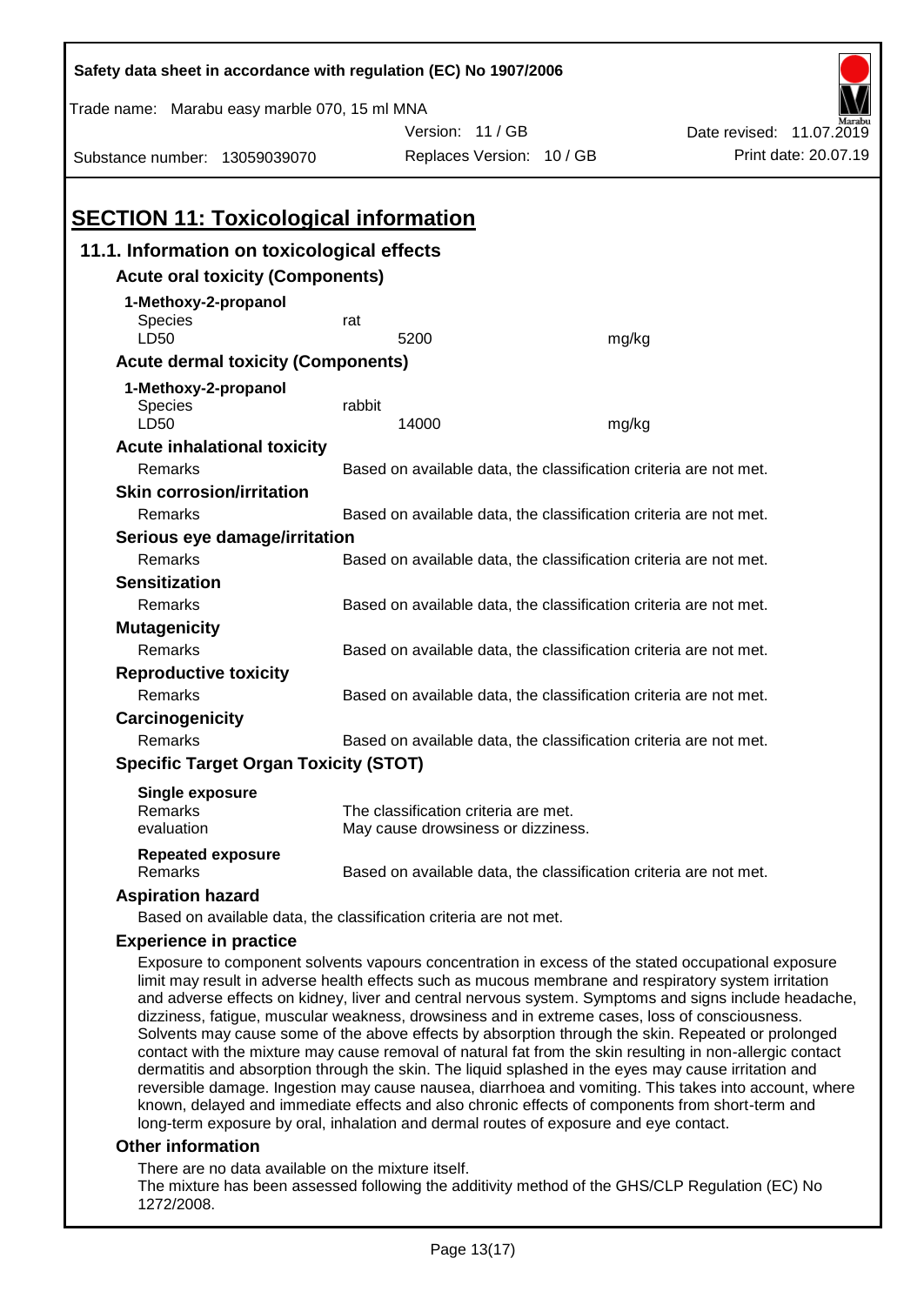| Safety data sheet in accordance with regulation (EC) No 1907/2006                                                                                                                                                                                                                                  |                       |                |                              |                                                    |                          |
|----------------------------------------------------------------------------------------------------------------------------------------------------------------------------------------------------------------------------------------------------------------------------------------------------|-----------------------|----------------|------------------------------|----------------------------------------------------|--------------------------|
| Trade name: Marabu easy marble 070, 15 ml MNA                                                                                                                                                                                                                                                      |                       |                |                              |                                                    |                          |
|                                                                                                                                                                                                                                                                                                    |                       |                | Version: 11 / GB             |                                                    | Date revised: 11.07.2019 |
| Substance number: 13059039070                                                                                                                                                                                                                                                                      |                       |                | Replaces Version: 10 / GB    |                                                    | Print date: 20.07.19     |
| <b>SECTION 12: Ecological information</b>                                                                                                                                                                                                                                                          |                       |                |                              |                                                    |                          |
| 12.1. Toxicity                                                                                                                                                                                                                                                                                     |                       |                |                              |                                                    |                          |
| <b>General information</b><br>There are no data available on the mixture itself. Do not allow to enter drains or water courses. The<br>mixture has been assessed following the summation method of the CLP Regulation (EC) No 1272/2008<br>and is not classified as dangerous for the environment. |                       |                |                              |                                                    |                          |
| <b>Fish toxicity (Components)</b>                                                                                                                                                                                                                                                                  |                       |                |                              |                                                    |                          |
| 1-Methoxy-2-propanol                                                                                                                                                                                                                                                                               |                       |                |                              |                                                    |                          |
| Species                                                                                                                                                                                                                                                                                            |                       |                | golden orfe (Leuciscus idus) |                                                    |                          |
| LC <sub>0</sub><br>Duration of exposure                                                                                                                                                                                                                                                            | $\geq$                | 4600<br>96     | h                            | mg/l                                               |                          |
| <b>Daphnia toxicity (Components)</b>                                                                                                                                                                                                                                                               |                       |                |                              |                                                    |                          |
| 1-Methoxy-2-propanol                                                                                                                                                                                                                                                                               |                       |                |                              |                                                    |                          |
| Species                                                                                                                                                                                                                                                                                            | Daphnia magna         |                |                              |                                                    |                          |
| <b>EC50</b>                                                                                                                                                                                                                                                                                        |                       | 23300          |                              | mg/l                                               |                          |
| Duration of exposure                                                                                                                                                                                                                                                                               |                       | 48             | h                            |                                                    |                          |
| <b>Algae toxicity (Components)</b>                                                                                                                                                                                                                                                                 |                       |                |                              |                                                    |                          |
| 1-Methoxy-2-propanol<br>Species                                                                                                                                                                                                                                                                    | Desmodesmus           |                |                              |                                                    |                          |
| <b>EC50</b>                                                                                                                                                                                                                                                                                        | >                     | 1000           |                              | mg/l                                               |                          |
| Duration of exposure                                                                                                                                                                                                                                                                               |                       | 168            | h                            |                                                    |                          |
| <b>Bacteria toxicity (Components)</b>                                                                                                                                                                                                                                                              |                       |                |                              |                                                    |                          |
| 1-Methoxy-2-propanol<br>Species<br><b>EC50</b>                                                                                                                                                                                                                                                     | activated sludge<br>> | 1000           |                              | mg/l                                               |                          |
| 12.2. Persistence and degradability                                                                                                                                                                                                                                                                |                       |                |                              |                                                    |                          |
| <b>General information</b>                                                                                                                                                                                                                                                                         |                       |                |                              |                                                    |                          |
| No data available                                                                                                                                                                                                                                                                                  |                       |                |                              |                                                    |                          |
| <b>Biodegradability (Components)</b>                                                                                                                                                                                                                                                               |                       |                |                              |                                                    |                          |
| 1-Methoxy-2-propanol                                                                                                                                                                                                                                                                               |                       |                |                              |                                                    |                          |
| Value                                                                                                                                                                                                                                                                                              |                       | 90             |                              | $\%$                                               |                          |
| Duration of test<br>evaluation                                                                                                                                                                                                                                                                     |                       | 28             | d                            | Readily biodegradable (according to OECD criteria) |                          |
| Method                                                                                                                                                                                                                                                                                             | <b>OECD 301 F</b>     |                |                              |                                                    |                          |
| 12.3. Bioaccumulative potential                                                                                                                                                                                                                                                                    |                       |                |                              |                                                    |                          |
| <b>General information</b>                                                                                                                                                                                                                                                                         |                       |                |                              |                                                    |                          |
| There are no data available on the mixture itself.                                                                                                                                                                                                                                                 |                       |                |                              |                                                    |                          |
| <b>Partition coefficient: n-octanol/water</b>                                                                                                                                                                                                                                                      |                       |                |                              |                                                    |                          |
| Remarks                                                                                                                                                                                                                                                                                            |                       | Not applicable |                              |                                                    |                          |
| 12.4. Mobility in soil                                                                                                                                                                                                                                                                             |                       |                |                              |                                                    |                          |
| <b>General information</b>                                                                                                                                                                                                                                                                         |                       |                |                              |                                                    |                          |
| There are no data available on the mixture itself.                                                                                                                                                                                                                                                 |                       |                |                              |                                                    |                          |
| 12.5. Results of PBT and vPvB assessment                                                                                                                                                                                                                                                           |                       |                |                              |                                                    |                          |
| <b>General information</b>                                                                                                                                                                                                                                                                         |                       |                |                              |                                                    |                          |
| There are no data available on the mixture itself.                                                                                                                                                                                                                                                 |                       |                |                              |                                                    |                          |
|                                                                                                                                                                                                                                                                                                    |                       |                |                              |                                                    |                          |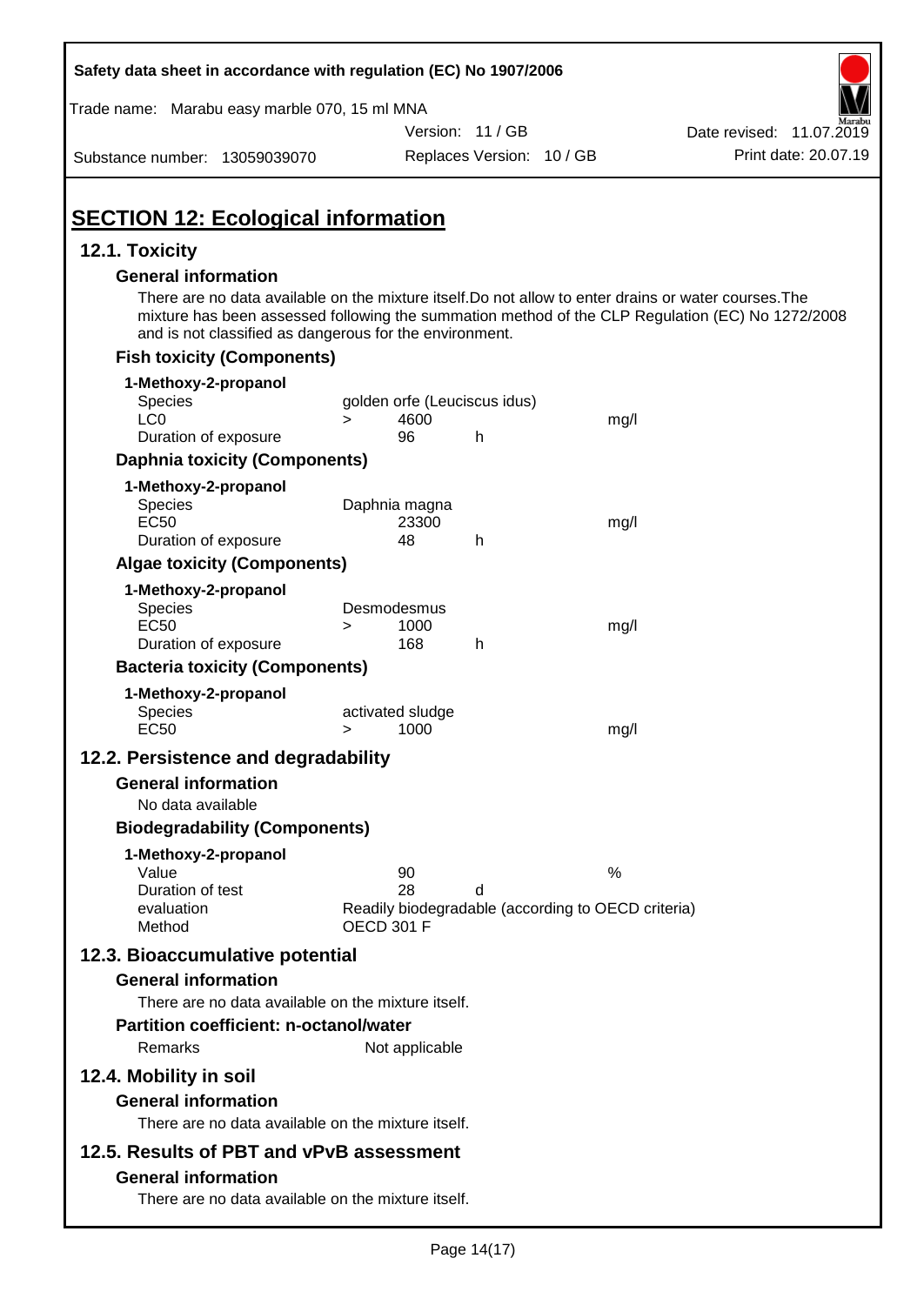#### **Safety data sheet in accordance with regulation (EC) No 1907/2006**

Trade name: Marabu easy marble 070, 15 ml MNA

Version: 11 / GB

Substance number: 13059039070

Replaces Version: 10 / GB Print date: 20.07.19 Date revised: 11.07.2019

## **12.6. Other adverse effects**

#### **General information**

There are no data available on the mixture itself.

# **SECTION 13: Disposal considerations**

## **13.1. Waste treatment methods**

#### **Disposal recommendations for the product**

Do not allow to enter drains or water courses.

Wastes and emptied containers should be classified in accordance with relevant national regulation. The European Waste Catalogue classification of this product, when disposed of as waste is

EWC waste code 08 01 11<sup>\*</sup> waste paint and varnish containing organic solvents or other dangerous substances

If this product is mixed with other wastes, the original waste product code may no longer apply and the appropriate code should be assigned.

For further information contact your local waste authority.

#### **Disposal recommendations for packaging**

Using information provided in this safety data sheet, advice should be obtained from the relevant waste authority on the classification of empty containers.

Empty containers must be scrapped or reconditioned.

Not emptied containers are hazardous waste (waste code number 150110).

# **SECTION 14: Transport information**

## **Land transport ADR/RID**

- **14.1. UN number**
	- UN 1263
- **14.2. UN proper shipping name**

| <b>PAINT</b>                        |      |
|-------------------------------------|------|
| 14.3. Transport hazard class(es)    |      |
| Class                               | 3    |
| Label                               | 3    |
| 14.4. Packing group                 |      |
| Packing group                       | Ш    |
| Special provision                   | 640E |
| <b>Limited Quantity</b>             | 51   |
| <b>Transport category</b>           | 3    |
| 14.5. Environmental hazards         |      |
|                                     |      |
| Tunnel restriction code             | D/E  |
| <b>Marine transport IMDG/GGVSee</b> |      |
| 14.1. UN number                     |      |
| UN 1263                             |      |
| 14.2. UN proper shipping name       |      |
| <b>PAINT</b>                        |      |
| 14.3. Transport hazard class(es)    |      |
| Class                               | 3    |
| 14.4. Packing group                 |      |
|                                     |      |

Packing group III **14.5. Environmental hazards** no

#### **Air transport ICAO/IATA 14.1. UN number** UN 1263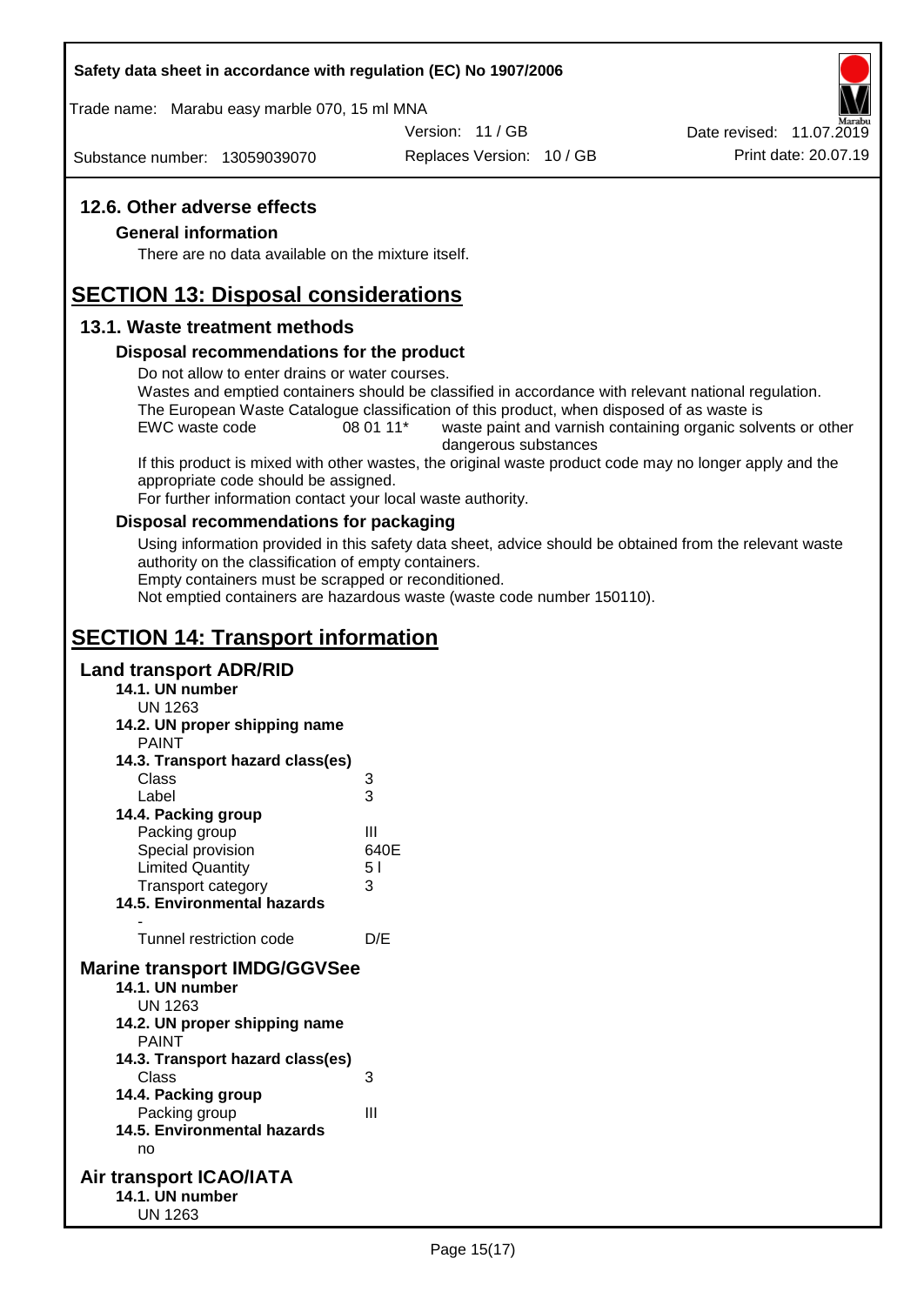| Safety data sheet in accordance with regulation (EC) No 1907/2006                                                                                                                                                                                                                                    |                                                                         |                           |           |                          |
|------------------------------------------------------------------------------------------------------------------------------------------------------------------------------------------------------------------------------------------------------------------------------------------------------|-------------------------------------------------------------------------|---------------------------|-----------|--------------------------|
| Trade name: Marabu easy marble 070, 15 ml MNA                                                                                                                                                                                                                                                        |                                                                         |                           |           |                          |
|                                                                                                                                                                                                                                                                                                      | Version: 11/GB                                                          |                           |           | Date revised: 11.07.2019 |
| Substance number: 13059039070                                                                                                                                                                                                                                                                        |                                                                         | Replaces Version: 10 / GB |           | Print date: 20.07.19     |
| 14.2. UN proper shipping name                                                                                                                                                                                                                                                                        |                                                                         |                           |           |                          |
| <b>PAINT</b><br>14.3. Transport hazard class(es)                                                                                                                                                                                                                                                     |                                                                         |                           |           |                          |
| Class                                                                                                                                                                                                                                                                                                | 3                                                                       |                           |           |                          |
| 14.4. Packing group                                                                                                                                                                                                                                                                                  |                                                                         |                           |           |                          |
| Packing group<br>14.5. Environmental hazards                                                                                                                                                                                                                                                         | III                                                                     |                           |           |                          |
| Information for all modes of transport<br>14.6. Special precautions for user<br>Transport within the user's premises:<br>Always transport in closed containers that are upright and secure.<br>Ensure that persons transporting the product know what to do in the event of an accident or spillage. |                                                                         |                           |           |                          |
| <b>Other information</b><br>14.7. Transport in bulk according to Annex II of Marpol and the IBC Code<br>no                                                                                                                                                                                           |                                                                         |                           |           |                          |
| <b>SECTION 15: Regulatory information</b>                                                                                                                                                                                                                                                            |                                                                         |                           |           |                          |
| 15.1. Safety, health and environmental regulations/legislation specific for the substance                                                                                                                                                                                                            |                                                                         |                           |           |                          |
| or mixture                                                                                                                                                                                                                                                                                           |                                                                         |                           |           |                          |
| Major-accident categories acc. 96/82/EC                                                                                                                                                                                                                                                              |                                                                         |                           |           |                          |
| Category<br>6                                                                                                                                                                                                                                                                                        | Flammable                                                               |                           | 5.000.000 | 50.000.000<br>kg<br>kg   |
| <b>VOC</b>                                                                                                                                                                                                                                                                                           |                                                                         |                           |           |                          |
| VOC (EU)<br>VOC (EU)                                                                                                                                                                                                                                                                                 | 72,51                                                                   | %<br>768,7                | g/        |                          |
| <b>Other information</b>                                                                                                                                                                                                                                                                             |                                                                         |                           |           |                          |
| The product does not contain substances of very high concern (SVHC).                                                                                                                                                                                                                                 |                                                                         |                           |           |                          |
| <b>Other information</b>                                                                                                                                                                                                                                                                             |                                                                         |                           |           |                          |
| All components are contained in the AICS inventory.<br>All components are contained in the TSCA inventory or exempted.<br>All components are contained in the DSL or NDSL inventory.                                                                                                                 |                                                                         |                           |           |                          |
| 15.2. Chemical safety assessment                                                                                                                                                                                                                                                                     |                                                                         |                           |           |                          |
| For this preparation a chemical safety assessment has not been carried out.                                                                                                                                                                                                                          |                                                                         |                           |           |                          |
| <b>SECTION 16: Other information</b>                                                                                                                                                                                                                                                                 |                                                                         |                           |           |                          |
| Hazard statements listed in Chapter 3                                                                                                                                                                                                                                                                |                                                                         |                           |           |                          |
| <b>EUH066</b>                                                                                                                                                                                                                                                                                        | Repeated exposure may cause skin dryness or cracking.                   |                           |           |                          |
| H <sub>226</sub>                                                                                                                                                                                                                                                                                     | Flammable liquid and vapour.<br>Harmful if swallowed.                   |                           |           |                          |
| H302<br>H304                                                                                                                                                                                                                                                                                         | May be fatal if swallowed and enters airways.                           |                           |           |                          |
| H312                                                                                                                                                                                                                                                                                                 | Harmful in contact with skin.                                           |                           |           |                          |
| H315                                                                                                                                                                                                                                                                                                 | Causes skin irritation.                                                 |                           |           |                          |
| H318                                                                                                                                                                                                                                                                                                 | Causes serious eye damage.                                              |                           |           |                          |
| H332                                                                                                                                                                                                                                                                                                 | Harmful if inhaled.                                                     |                           |           |                          |
| H335<br>H336                                                                                                                                                                                                                                                                                         | May cause respiratory irritation.<br>May cause drowsiness or dizziness. |                           |           |                          |
| <b>H360D</b>                                                                                                                                                                                                                                                                                         | May damage the unborn child.                                            |                           |           |                          |
| <b>CLP categories listed in Chapter 3</b>                                                                                                                                                                                                                                                            |                                                                         |                           |           |                          |
| Acute Tox. 4                                                                                                                                                                                                                                                                                         | Acute toxicity, Category 4                                              |                           |           |                          |
| Asp. Tox. 1                                                                                                                                                                                                                                                                                          | Aspiration hazard, Category 1                                           |                           |           |                          |